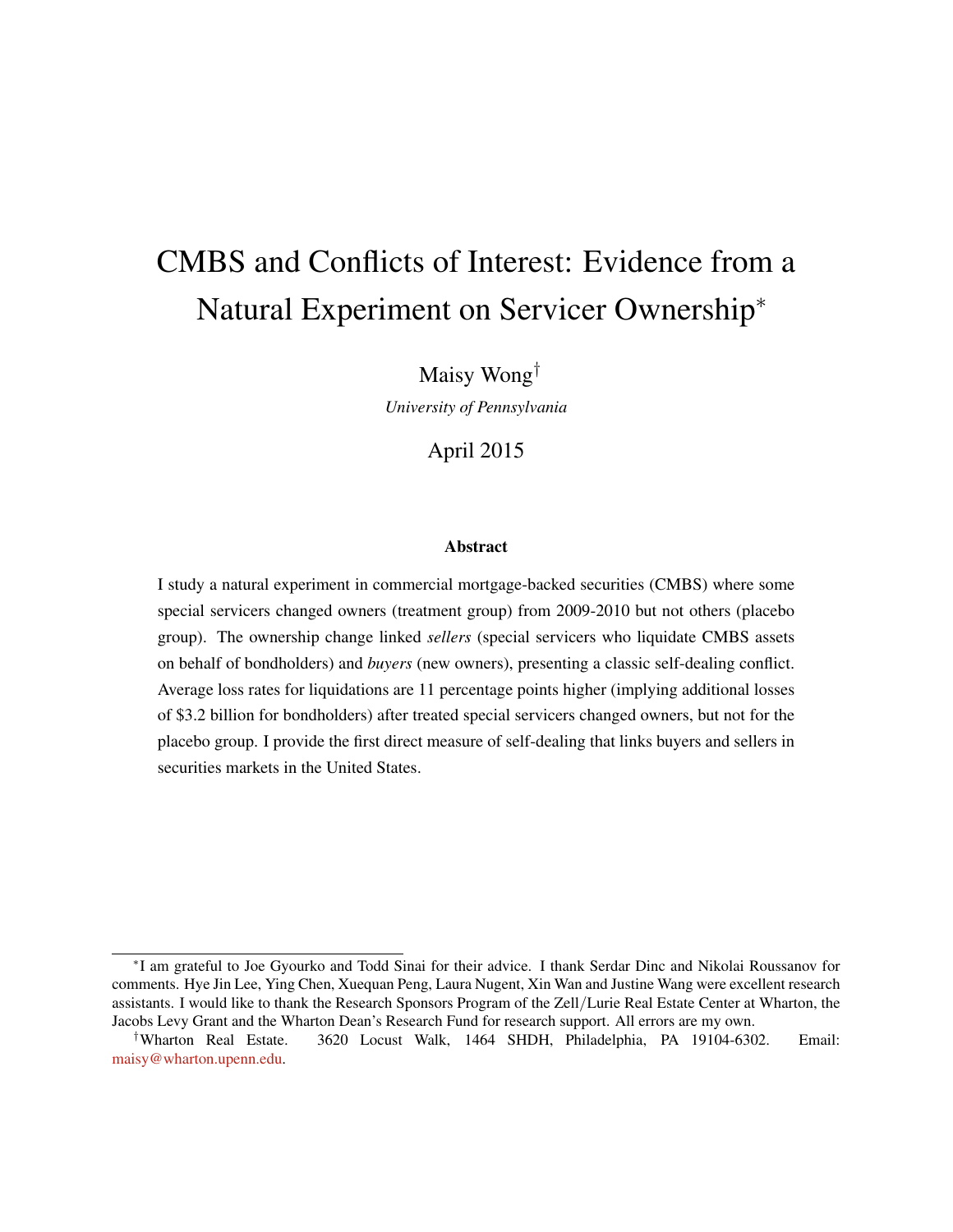# 1 Introduction

Reducing conflicts of interest is central to strengthening investors' trust in the asset-backed securities (ABS) market [\(Zingales,](#page-27-0) [2015\)](#page-27-0). Such conflicts can arise at various stages of the securitization chain. This paper studies one potential conflict during the final stage of a distressed securitized asset: liquidation.

I estimate the causal impact of a sharp change in the likelihood of agency conflicts on the performance of liquidated commercial mortgage-backed securities (CMBS). The CMBS market is the second most important source of credit in the commercial real estate sector with total assets of \$572 billion [\(FRB,](#page-25-0) [2014\)](#page-25-0). Each CMBS trust comprises a pool of mortgages that are in turn collateralized by non-residential properties.

The key player in this natural experiment is the special servicer, a debt firm managing distressed mortgages on behalf of CMBS bondholders. When a mortgage in a CMBS portfolio is non-performing, the special servicer decides whether to liquidate it and at what price with the goal of maximizing the net present value of assets for CMBS bondholders. Liquidations of mortgages typically involve selling the underlying collateral (non-residential properties). Higher liquidation values increase the net present value for bondholders.

Between 2009 and 2010, four of the five major special servicers were transferred to new owners. These events were highly controversial. According to the Wall Street Journal, special servicers were "burdened by conflicts of interest caused in part by new ownership..." and allegedly "cutting bad deals and often failing to disclose conflicts of interest" [\(Yoon,](#page-27-1) [2012\)](#page-27-1). The key conflict arises because special servicers, who *sell* distressed mortgages (on behalf of CMBS bondholders), prefer to liquidate at *higher* prices to maximize the net present value for bondholders. At the same time, their new owners who are *buyers* prefer *lower* prices, which leads to more losses for CMBS bondholders. The change in ownership linked sellers and buyers, presenting a classic tunneling or self-dealing problem [\(Shleifer and Vishny,](#page-26-0) [1997\)](#page-26-0).

To identify the causal impact of these changes in ownership, I use a research design with event studies involving special servicers in a treatment group (those that changed owners) or a placebo group. The key source of variation is the sharp change in ownership for the treated special servicers around the four event dates (from 2009 to 2010). I first show that special servicers did not liquidate much before 2009 so there was little concern over self-dealing conflicts since there were so few sales by special servicers. As special servicers began selling more distressed mortgages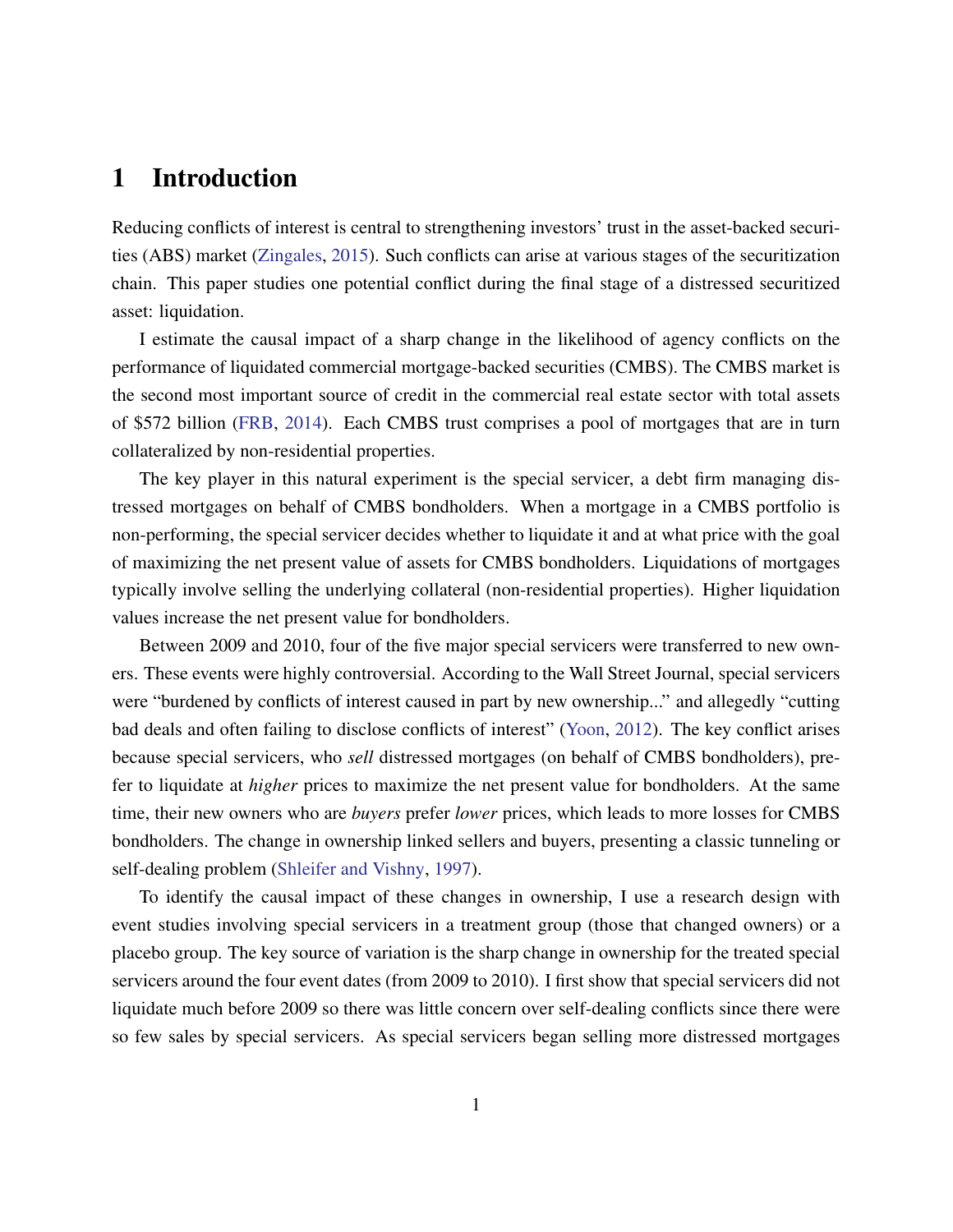after 2009, the changes in ownership linked major sellers to potential buyers in the commercial real estate market, sharply increasing the likelihood of self-dealing around the event dates. There is no sharp change for the placebo group because they did not change owners and the major special servicer in the placebo group is not an active buyer of commercial real estate assets.

I report results from pre versus post comparisons at the special servicer-month level to estimate the causal impact of ownership changes on losses to bondholders. Special servicers that were sold liquidate 116% more CMBS assets (\$53 million more per month per special servicer) after their sale compared to the months before. Average loss rates for liquidations (as a share of loan balance before loss) are 11 percentage points greater, implying greater loss severity for loans and additional aggregate losses of \$3.2 billion during this period. Crucially, special servicers in the placebo group do not liquidate more during this time period and their liquidations do not result in greater losses.

There are two primary ways a change in ownership can lead to lower liquidation values (higher loss rates) for assets sold by these special servicers. First, there is the direct effect of *self-dealing* where special servicers liquidate mortgages at discounted prices to the new owners. There is also an indirect effect due to *adverse selection* where unaffiliated buyers price all assets liquidated by these special servicers at a discount because they are concerned that special servicers may direct the best assets to their new owners, leaving adversely selected assets for unaffiliated buyers. In other words, losses can result from actual self-dealing or adverse selection due to heightened concerns over self-dealing conflicts.<sup>[1](#page-2-0)</sup>

To further quantify the extent of tunneling, I complement the main regression analysis by providing the first direct measure of tunneling in securities markets in the United States that links buyers and sellers at the transactions level.<sup>[2](#page-2-1)</sup> Tunneling, also known as self-dealing, has been alleged in ABS markets because distant bondholders who have cash flow rights have limited control rights. However, it is hard to study tunneling in ABS markets because incentives for tunneling behavior are endogenous and it is hard to trace the chain of ownership of securitized assets.

I use a novel dataset that identifies sellers, buyers, lenders and brokers for a sub-sample of

<span id="page-2-0"></span> $1$ The indirect effect could lead to higher loss rates even without many connected transactions between special servicers and affiliated buyers as long as buyers believe there are agency problems due to the link between special servicers and their new owners. Several media and analyst reports of transactions that linked these special servicers with their new owners fueled concerns amongst investors. For example, a Wall Street Journal article in May 2012 discussed an analyst report that presented twelve large mortgages as the "poster children of questionable behavior" (Yoon, 2012).

<span id="page-2-1"></span><sup>&</sup>lt;sup>2</sup> Previous studies include analyses for markets in China [\(Jiang et al.,](#page-25-1) [2010\)](#page-25-1), Hong Kong [\(Cheung et al.,](#page-24-0) [2006\)](#page-24-0), Korea [\(Baek et al.,](#page-24-1) [2006\)](#page-24-1) and Bulgaria [\(Atanasov,](#page-24-2) [2005\)](#page-24-2). [Kroszner and Strahan](#page-25-2) [\(2001\)](#page-25-2), [Engelberg et al.](#page-25-3) [\(2012\)](#page-25-3) and [Porta](#page-26-1) [et al.](#page-26-1) [\(2003\)](#page-26-1) examine lending behavior amongst connected lenders but focus on non-securitized debt.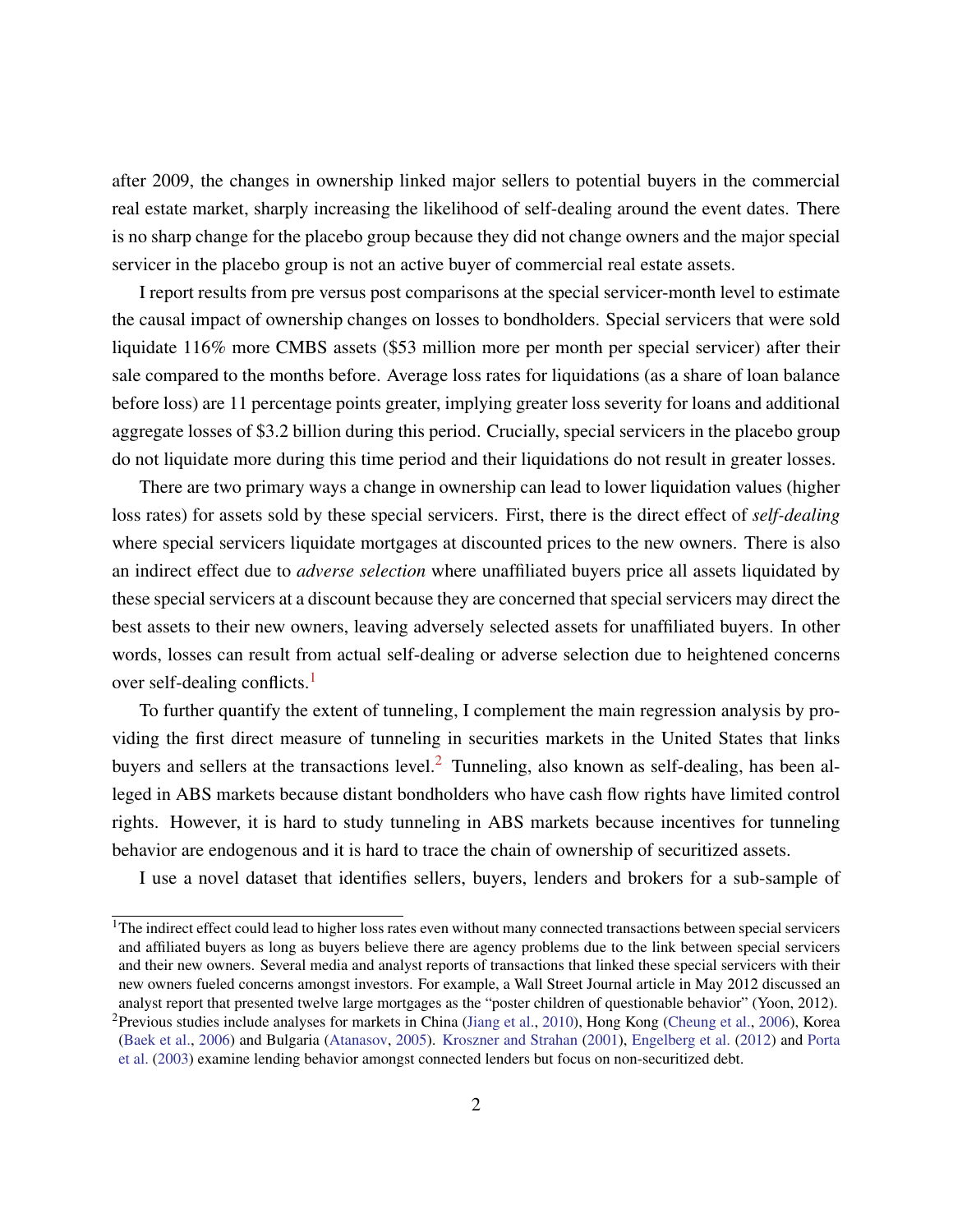liquidated CMBS properties. Since all real estate transactions are recorded publicly, I am able to match properties in real estate transactions with properties in the CMBS data to identify whether special servicers sold properties underlying liquidated mortgages to their affiliates and whether they directed ancillary services for each liquidation (such as lending and brokerage services) to affiliates. Direct purchases of liquidated properties at discounted prices and fee revenue from ancillary services are examples of benefits from tunneling.

My analysis indicates that tunneling can only explain part of the patterns above. This case study at the property level hand-matched more than 1000 commercial real estate transactions to properties underlying the CMBS loans data for all loans liquidated by one of the four treated spe-cial servicers.<sup>[3](#page-3-0)</sup> Eighteen transactions are linked to affiliates of the special servicer, for a combined transaction value of around \$300 million. A back-of-the-envelop accounting exercise that compares the benefits from owning a special servicer to the \$100 million equity cost to purchase the special servicer suggests the purchase of the special servicer is a positive net present value transaction. The estimated benefits from the affiliated transactions are \$39 million, compared to \$102 million in revenues from special servicing fees during the same period. This exercise suggests the direct effect of self-dealing appears to be moderate, lending support to the adverse selection concerns and trust issues raised above.

The main empirical challenge is any sharp change in economic conditions around the event dates because these events occurred during the real estate crisis. The absence of discontinuities for event studies using the placebo group addresses this concern. If the discontinuities for the treated group are only driven by sharp changes in general economic conditions, these should also lead to discontinuities for special servicers in the placebo group. A second concern is that loans may not be randomly assigned to servicers in the treated versus control groups. I show that loan quality (at origination) seems balanced across the two groups and changes in loan quality over time follow parallel trends for special servicers in the treated and control groups. My results are robust to a restricted sample with a narrower event window and controls for quadratic time trends around the event date, akin to a regression discontinuity approach [\(Lee and Lemieux,](#page-26-2) [2010\)](#page-26-2). My primary dataset includes CMBS loans liquidated between 1997 and 2012. The restricted sample includes liquidations within 36 months of event dates. I discuss other threats to identification in section [6.](#page-20-0)

<span id="page-3-0"></span> $3$ The number of transactions is comparable to other studies on tunneling. [Baek et al.](#page-24-1) [\(2006\)](#page-24-1) study the private sales of equity-linked securities by 262 issuing firms and 70 purchasing firms in Korea. [Cheung et al.](#page-24-0) [\(2006\)](#page-24-0) study pricing for connected transactions in 375 filings by 261 publicly listed firms in Hong Kong between 1998 to 2000.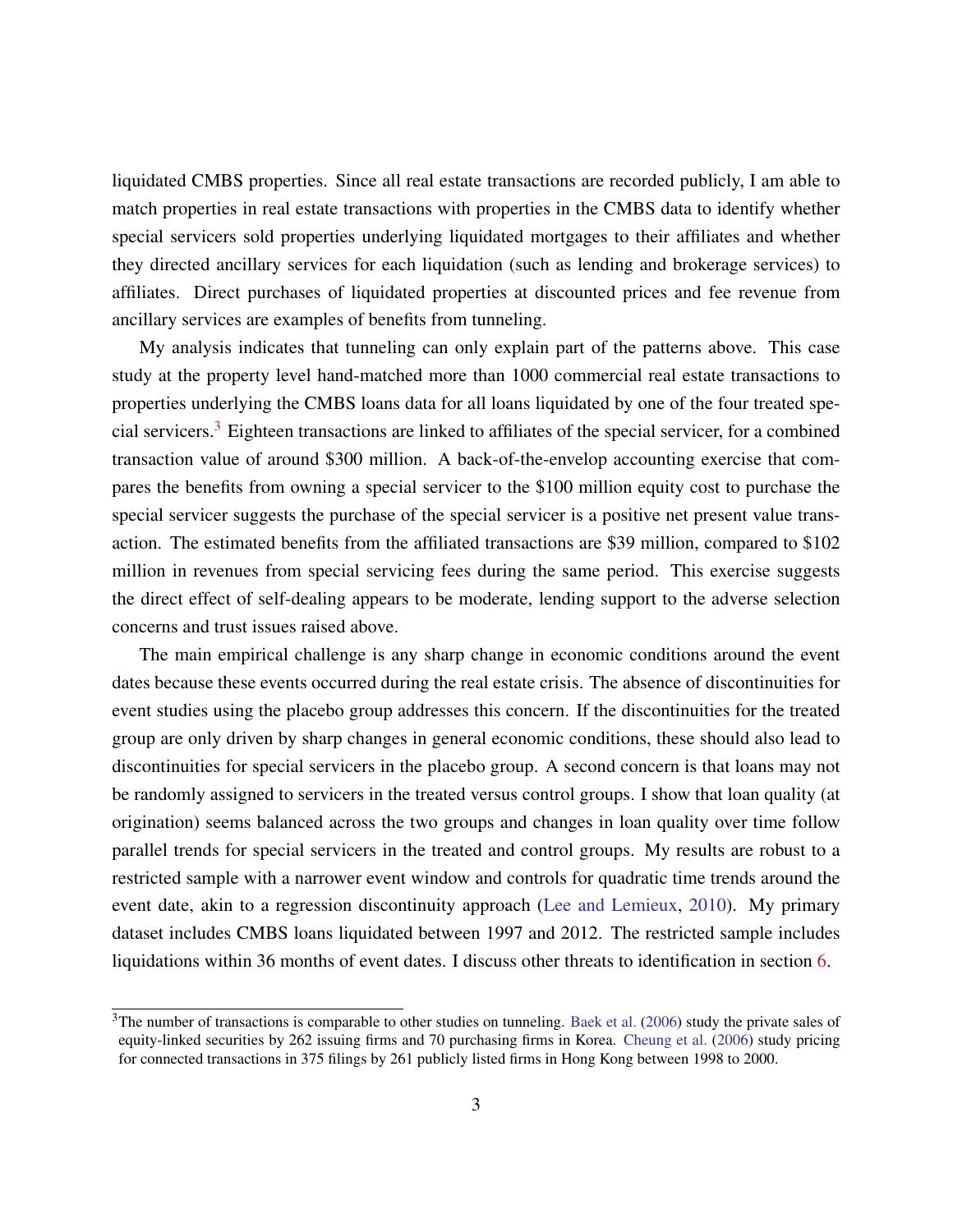I provide suggestive evidence that these ownership transfers have reduced trust in the CMBS market,<sup>[4](#page-4-0)</sup> accompanied with real economic consequences [\(Guiso et al.,](#page-25-4) [2008\)](#page-25-4). While total outstanding commercial real estate debt has remained relatively stable between 2008 and 2014, CMBS debt has lost market share compared to other commercial real estate debt instruments. Furthermore, within CMBS, treated special servicers have also lost market share.

This paper is related to the literature on agency problems and adverse selection in loan sales [\(Akerlof,](#page-24-3) [1970;](#page-24-3) [Myers and Majluf,](#page-26-3) [1984\)](#page-26-3). [Ivashina](#page-25-5) [\(2009\)](#page-25-5), [Drucker and Puri](#page-25-6) [\(2009\)](#page-25-6) and [Gorton](#page-25-7) [and Pennacchi](#page-25-7) [\(1995\)](#page-25-7) demonstrate the impact of asymmetric information on prices in loan sales. For securitized debt, most of the papers on adverse selection investigate whether securitized assets are adversely selected compared to non-securitized assets (see, for example, [Keys et al.](#page-25-8) [\(2010\)](#page-25-8); [Downing et al.](#page-25-9) [\(2009\)](#page-25-9); [An et al.](#page-24-4) [\(2009\)](#page-24-4); [Benmelech et al.](#page-24-5) [\(2012\)](#page-24-5) and see [Gorton and Metrick](#page-25-10) [\(2013\)](#page-25-10) for a review).

However, there is relatively less work on conflicts of interest and adverse selection *after* securitization [\(Keys et al.,](#page-25-11) [2013\)](#page-25-11), despite the fact that a large share of the ABS market is actively managed by intermediaries, including all MBS debt and some collateralized loan obligations [\(Gorton and](#page-25-10) [Metrick,](#page-25-10) [2013\)](#page-25-10).<sup>[5](#page-4-1)</sup> [Agarwal et al.](#page-24-6) [\(2011\)](#page-24-6) and [Piskorski et al.](#page-26-4) [\(2010\)](#page-26-4) study the effects of securitization on how RMBS servicers resolve distressed residential mortgages by comparing securitized loans against bank-held loans. [Maturana](#page-26-5) [\(2014\)](#page-26-5) studies the incentives of RMBS servicers to workout distressed mortgages. The innovation of this paper is to use the change in servicer ownership as a natural experiment that sharply changes the likelihood of agency conflicts associated with intermediaries in the ABS market. In an ideal setting, asset values should depend on the attributes of the asset but *who* the intermediary is should not impact asset values. The findings above illustrate how conflicts of interest among intermediaries in securitized markets can have significant price effects

<span id="page-4-0"></span><sup>4</sup>As an example, Jack Taylor, Head of the Global Real Estate Finance Group for Prudential Real Estate Investors commented during an industry-wide panel that these ownership transfers are "a very important topic for the CMBS market's growth and resurgence. A fundamental lack of trust in the CMBS market and deal structures has grown in what I will call "end user" or "ultimate investor" as opposed to day traders. For the CMBS market to significantly grow again, this trust needs to be reinvigorated. One of the pillars of that reinvigoration will be resolution of the conflict issues...." [\(Lancaster et al.,](#page-26-6) [2012\)](#page-26-6).

<span id="page-4-1"></span> $<sup>5</sup>$ Many of these intermediaries have ties to major financial institutions and may face similar agency conflicts. In</sup> fact, self-dealing conflicts amongst mortgage servicers in RMBS and their business affiliates are under scrutiny by regulators and are part of on-going lawsuits alleging servicers directed businesses to benefit affiliates. For example, the Superintendent of the New York Department of Financial Services has raised "the possibility that management has the opportunity and incentive to make decisions ... that are intended to benefit ... affiliated companies, resulting in harm to borrowers, mortgage investors..." (see [Lee](#page-26-7) [\(2014\)](#page-26-7) for a discussion).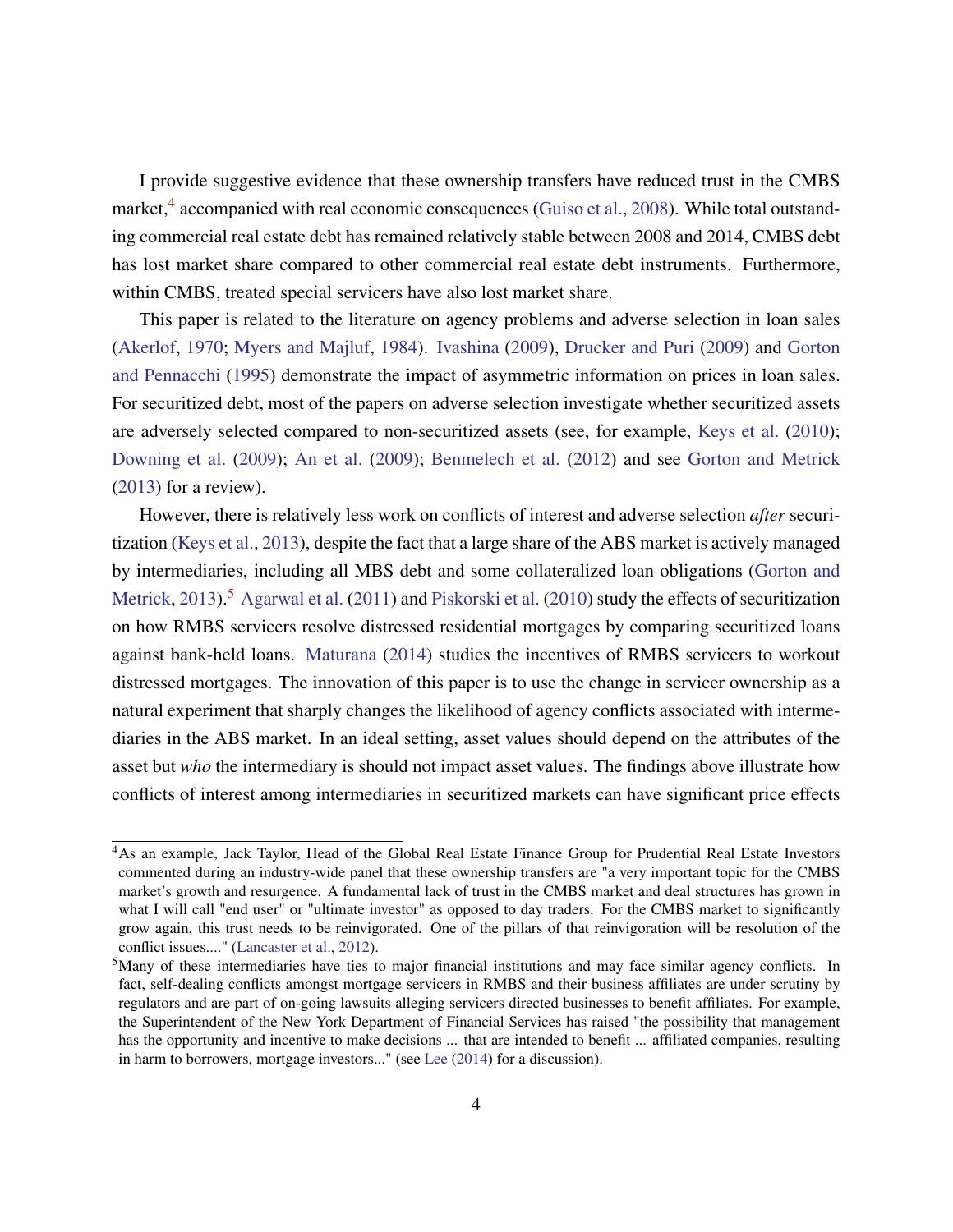on asset sales.<sup>[6](#page-5-0)</sup>

This paper is also related to the literature on corporate governance and tunneling [\(Shleifer and](#page-26-0) [Vishny](#page-26-0) [\(1997\)](#page-26-0), [Djankov et al.](#page-24-7) [\(2008\)](#page-24-7)). Within this literature, there has been relatively less focus on securitized debt due to the data constraints discussed above. Finally, this paper contributes to a large body of work on mortgage-backed securities during the recent crisis. See [Gorton and](#page-25-10) [Metrick](#page-25-10) [\(2013\)](#page-25-10) for a review of papers for RMBS. Within the CMBS literature, [Ghent and Valkanov](#page-25-12) [\(2014\)](#page-25-12) and [An et al.](#page-24-4) [\(2009\)](#page-24-4) investigate whether securitized loans are adversely selected, [Stanton](#page-26-8) [and Wallace](#page-26-8) [\(2012\)](#page-26-8) studies CMBS subordination levels and ratings. [Titman and Tsyplakov](#page-27-2) [\(2010\)](#page-27-2), [Gan and Mayer](#page-25-13) [\(2006\)](#page-25-13), [Ambrose et al.](#page-24-8) [\(2001\)](#page-24-8), [Ashcraft et al.](#page-24-9) [\(2014\)](#page-24-9) study other aspects of agency problems in CMBS.

The rest of the paper proceeds as follows. Section [2](#page-5-1) provides background of the CMBS market, section [3](#page-9-0) describes the data, section [4](#page-11-0) lays out the empirical framework, section [5](#page-15-0) describes the results. Section [6](#page-20-0) discusses alternative interpretations and threats to identification. I conclude in section [7.](#page-22-0)

# <span id="page-5-1"></span>2 Background

### 2.1 CMBS Structure and Role of Special Servicer

The commercial mortgage-backed securities market is the second most important source of financing in the commercial real estate market, with total debt outstanding of \$572 billion [\(FRB,](#page-25-0) [2014\)](#page-25-0). At its peak in 2007, annual issuance was \$230 billion but since the crisis, annual issuance has been low, ranging between \$3 billion in 2009 and \$94 billion in 2014 [\(PREA,](#page-26-9) [2015\)](#page-26-9). Most of this decline in issuance activity is no doubt related to declines in commercial real estate (CRE) and ABS market conditions. However, as the market has recovered, other CRE debt instruments appear to have expanded relatively more than CMBS, leading to lower market shares for CMBS.<sup>[7](#page-5-2)</sup>

<span id="page-5-0"></span><sup>&</sup>lt;sup>6</sup>In models with fire sales, the debt capacity of the *seller* could affect asset values [\(Shleifer and Vishny,](#page-26-10) [1992,](#page-26-10) [2011\)](#page-26-11), but not attributes of the intermediary. A related literature studies reputation effects and agency problems amongst intermediaries such as investment banks [\(Ritter,](#page-26-12) [2003\)](#page-26-12), floor brokers in the New York Stock Exchange [\(Battalio et](#page-24-10) [al.,](#page-24-10) [2007\)](#page-24-10) and realtors in housing markets [\(Levitt and Syverson,](#page-26-13) [2008;](#page-26-13) [Rutherford et al.,](#page-26-14) [2005\)](#page-26-14) but there is less work on the role of intermediaries for securitized assets.

<span id="page-5-2"></span> $7$ Total debt outstanding in the CRE market has remained relatively stable ranging from \$3.4 trillion in 2008 to \$3.3 trillion in 2014 but total debt outstanding for CMBS, collateralized debt obligations (CDO) and other ABS issuers has dropped from 23% of total debt in 2008 to 17% in 2014 [\(FRB,](#page-25-0) [2014\)](#page-25-0).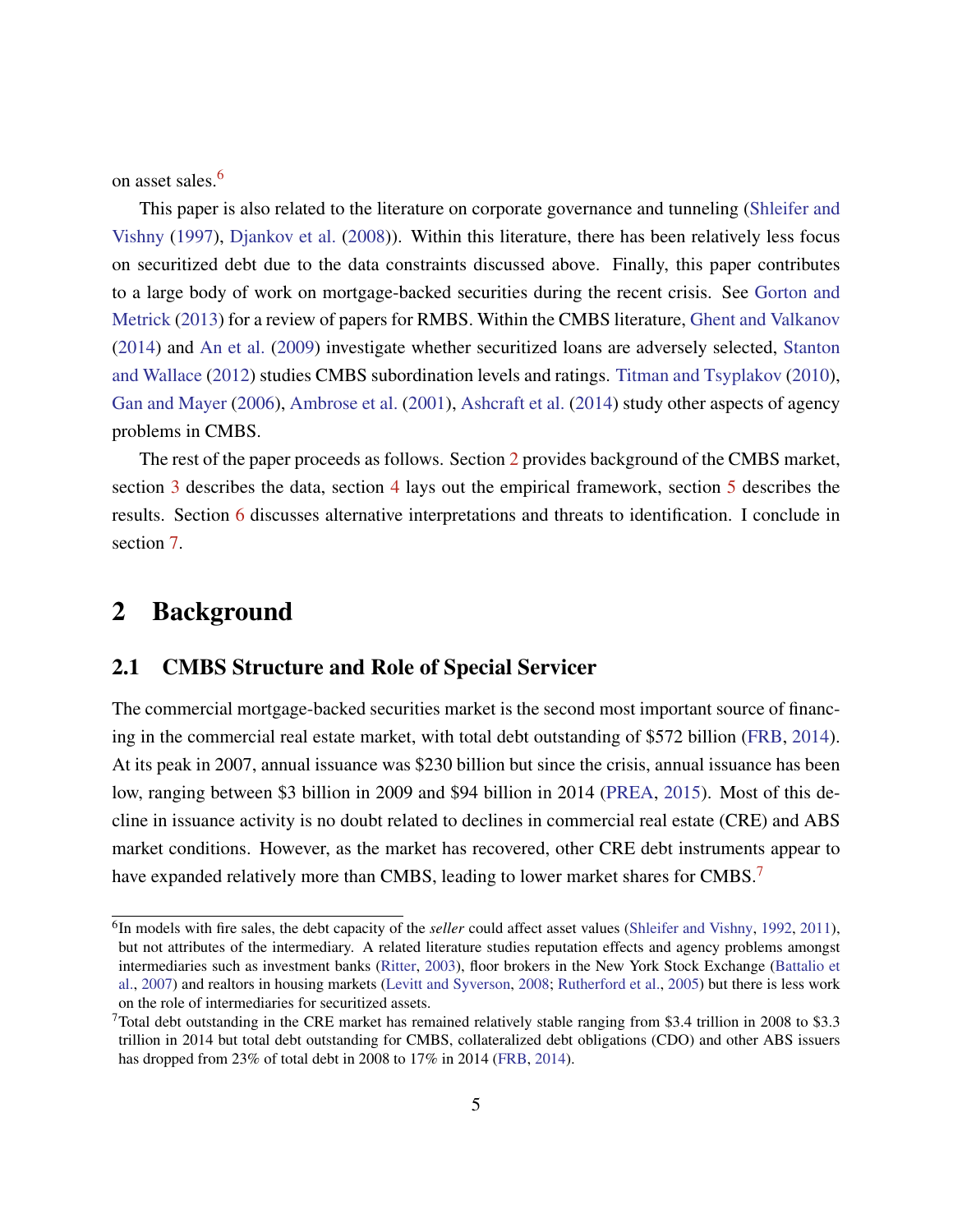A typical CMBS deal comprises a pool of mortgages collateralized by income-producing commercial real estate property, including apartments, hotels, warehouses and retail property. This pool is then tranched into bonds and sold to bondholders. After securitization, these assets belong to a CMBS trust, with a governance structure that is detailed in a pooling and servicing agreement. As in RMBS, each CMBS trust has a master servicer which services all loans that are current or expected to be recoverable.

If a loan in a CMBS trust is delinquent beyond applicable grace periods (typically 60 days), the servicing of the loan will be transferred to the special servicer. The special servicer acts on behalf of bondholders to exercise the rights of the lender under the mortgage document. Its objective is to maximize the net present value of assets for CMBS bondholders. This includes the right to decide whether to foreclose on the property or to modify the delinquent loan. In contrast to RMBS, special servicers are needed for CMBS because commercial properties require active management in the event the borrower defaults and walks away from the property. Special servicers are appointed by the controlling class holder (usually the most junior tranche in the CMBS structure, commonly known as the B-piece or the equity tranche). B-piece buyers often appoint themselves as special servicers.<sup>[8](#page-6-0)</sup>

Special servicers are often CRE firms with experience in CRE lending. Besides servicing, some firms also originate and buy and sell in CRE debt. These firms need to be rated every year by rating agencies to qualify as special servicers. It is a highly concentrated industry with 5 key players (Berkadia, C-III, CW Capital, LNR, Midland) servicing 73 % of loans (by loan amount) in my data.

Special servicers have grown in importance after the crisis in light of the rise in delinquent loans. CMBS 30-day delinquency rates rose from less than 2% before 2008 to around 9% in 2011 before falling to around 5% in 2014 [\(PREA,](#page-26-9) [2015\)](#page-26-9). Loans in special servicing grew from \$5 billion dollars in 2007 (0.5% of CMBS loans) to \$90 billion dollars (12%) in 2012 before falling to \$70 billion dollars (10%) in 2013 [\(Morningstar,](#page-26-15) [2013\)](#page-26-15). Special servicers liquidated approximately \$65 billion in loans that lost a total of \$28 billion between 2008 and 2013 [\(O'Callahan,](#page-26-16) [2013\)](#page-26-16).

This paper studies the liquidation behavior of special servicers. When a non-performing loan is transferred to its special servicer, the special servicer decides whether to negotiate with the borrower to modify the loan or to foreclose on the loan. If it decides to foreclose, the special

<span id="page-6-0"></span><sup>&</sup>lt;sup>8</sup>See [Gan and Mayer](#page-25-13) [\(2006\)](#page-25-13); [Ashcraft et al.](#page-24-9) [\(2014\)](#page-24-9) for studies related to this issue.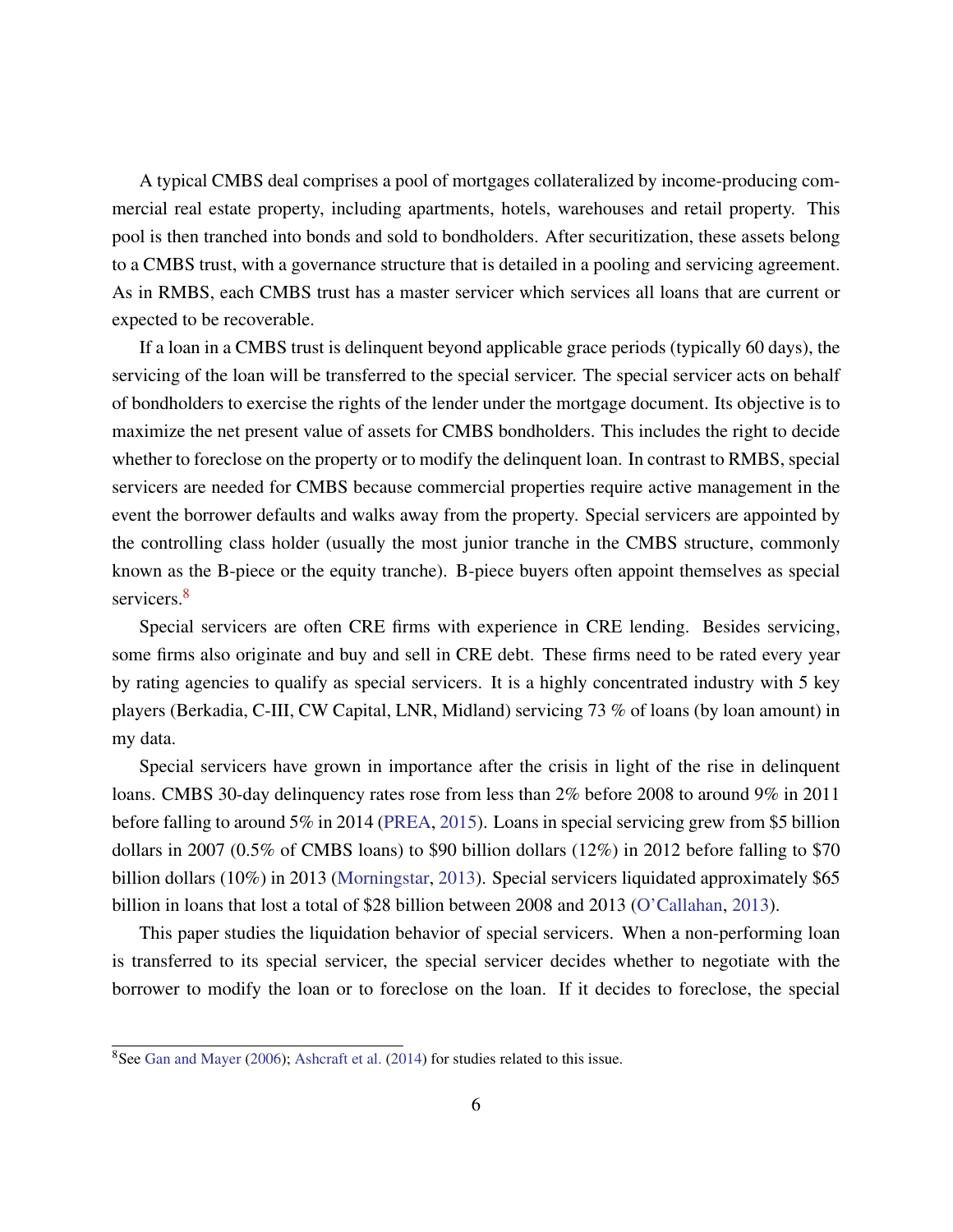servicer puts the foreclosed property up for sale (usually in a foreclosure auction). <sup>[9](#page-7-0)</sup> This paper studies the liquidation behavior of special servicers. When a non-performing loan is transferred to its special servicer, the special servicer decides whether to negotiate with the borrower to modify the loan or to foreclose on the loan. If it decides to foreclose, the special servicer puts the foreclosed property up for sale (usually in a foreclosure auction).<sup>[10](#page-7-1)</sup>

Foreclosures and liquidations are quite common compared to other resolutions for distressed securitized loans. [Agarwal et al.](#page-24-6) [\(2011\)](#page-24-6) reports that amongst private label securitized residential loans that have been non-performing for 12 months, 56% are in foreclosure or have been liquidated, 24% have been renegotiated and 20% remain non-performing with no action taken yet. Since each liquidation is effectively a sale of the underlying collateral (non-residential property), the buyer and seller of this transaction is recorded on county records, as most real estate transactions are. Section [3](#page-9-0) provides more details on how I trace the recorded buyer to affiliates of the special servicer.

Figure [1](#page-28-0) shows that liquidation trends appear to be correlated with market conditions. When commercial real estate prices are high (dashed line), there is naturally less liquidation as not many loans are distressed. The solid line shows annual liquidation values remain below \$2 billion through early 2009 in my data. As commercial real estate prices plummeted between late 2007 and 2009, total liquidation remains low. Special servicers (in fact, most lenders) were more likely to extend the maturity date of distressed loans during the most recent crisis instead of liquidating at fire sale prices. After 2009, the total value of liquidation increases as more loans are liquidated and at higher prices, coinciding with the uptick in commercial real estate prices.

### 2.2 Change of ownership amongst special servicers

I study the following four events: The transfer of ownership for Berkadia (December 2009), C-III (March 2010), LNR (July 2010) and CW Capital (September 2010). These firms were four of the five major special servicers before the crisis. Their balance sheets were heavily-ladened with junior tranches of CMBS bonds (B-pieces) as well as Collateralized Debt Obligations (CDO's)

<span id="page-7-0"></span><sup>&</sup>lt;sup>9</sup>In CMBS, liquidations of distressed mortgages typically also involve the sale of properties. Technically, special servicers have control rights to sell distressed *mortgages* in the CMBS portfolio. However, these mortgages are collateralized by commercial real estate properties, giving special servicers the right to foreclose and sell the properties in the commercial real estate market.

<span id="page-7-1"></span><sup>&</sup>lt;sup>10</sup>In CMBS, liquidations of distressed mortgages typically also involve the sale of properties. Technically, special servicers have control rights to sell distressed *mortgages* in the CMBS portfolio. However, these mortgages are collateralized by commercial real estate properties, giving special servicers the right to foreclose and sell the properties in the commercial real estate market.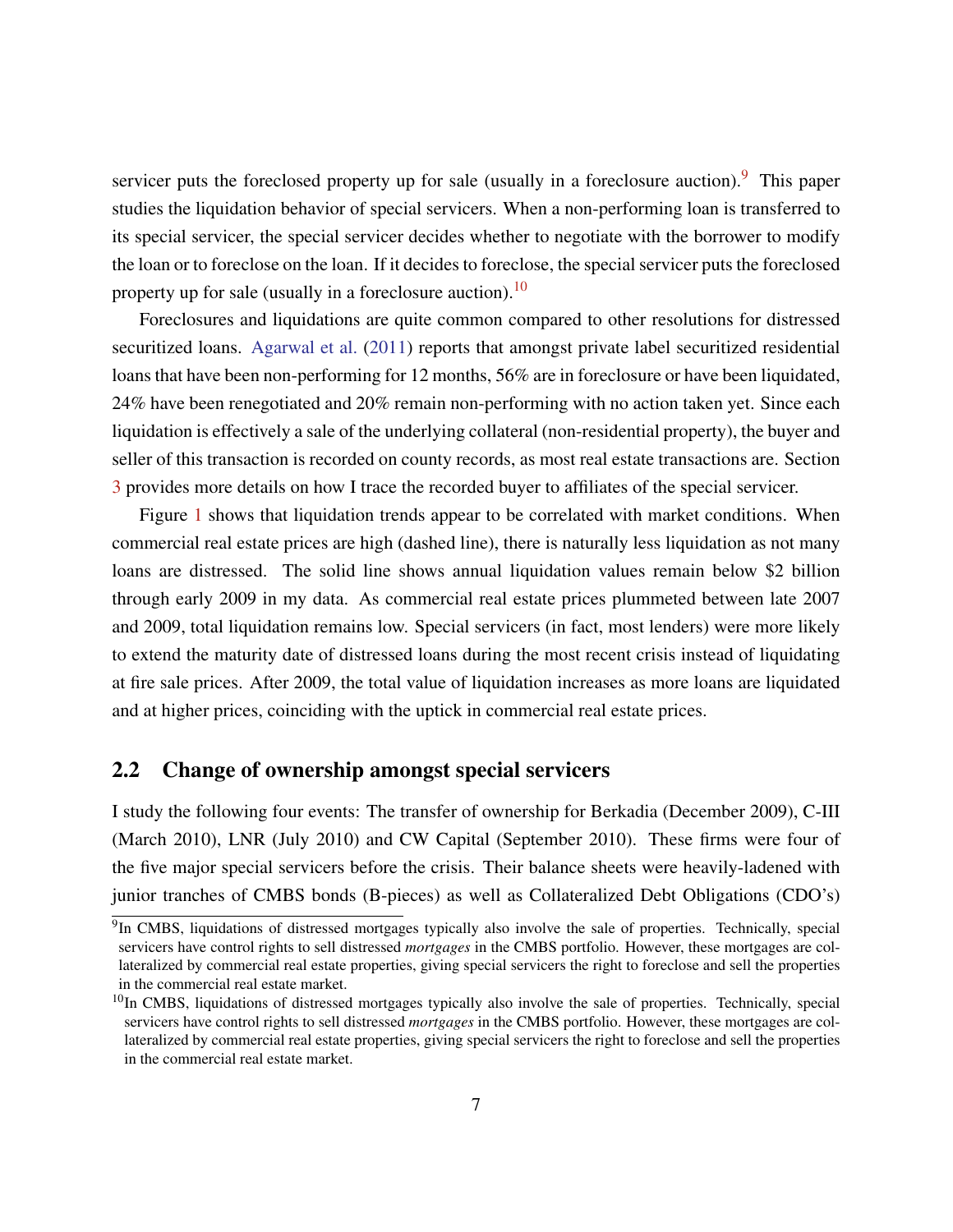that plummeted in value when CMBS spreads widened dramatically after November 2008. Soon after, they required capital infusion because they were levered. The fifth major special servicer, Midland, was part of PNC bank and did not require capital infusion from outside investors.

There are several ways the change in ownership can affect the liquidation behavior of special servicers. First, special servicers may directly purchase the foreclosed property by exercising a *fair value option*. This option allows the special servicer to purchase any foreclosed property in the CMBS trust at the fair value. Most Pooling and Servicing Agreements give quite a lot of control to special servicers in the determination of the fair value. This option introduces a conflict of interest because special servicers (as *sellers* of CMBS assets on behalf of bondholders) should set the fair value to maximize the net present value of CMBS assets whilst their owners (as *buyers*) have an incentive to purchase distressed assets at a lower price.

Second, the special servicer could direct ancillary services (such as brokerage and lending services) associated with the liquidation to its affiliates and earn fees for these services. Many special servicers are part of vertically integrated firms that provide bundles of CRE services. In some ways, special servicing is complementary to these other businesses as some special servicers promote themselves as a one-stop-shop for CRE services. For example, Andrew Farkas, Chairman and CEO of Island Capital compared his acquisition and growth strategy of C-III to his previous firm, Insignia, which he founded in 1990 during the previous CRE crisis and grew to become one of the largest owners, operators and service providers of real estate: "The creation of C-III represents the adaptation and implementation of the Insignia strategic and operating model to the present environment. Back in 1990 we started acquiring real estate oriented equity derivatives and building a property and asset management business to service the assets controlled by the derivatives. With C-III we are seeking to acquire real estate oriented debt derivatives and to build special servicing and ancillary businesses to manage those." [\(Cohen,](#page-24-11) [2010\)](#page-24-11)

In addition to directly benefiting from the liquidation process, the change in ownership could also lead to changes in liquidation outcomes because the new owners could have different return expectations than the previous owners. This difference in management expectations could affect how special servicers generate fees and structure workouts and liquidations.

These events raised concerns amongst CMBS participants. For example, Standard and Poor issued a comment on these events in March 2012 that stated that "... combined with several ownership changes pertaining to some of the largest commercial mortgage servicers, the rise in special servicing activity has drawn increased market focus on potential conflicts of interests, several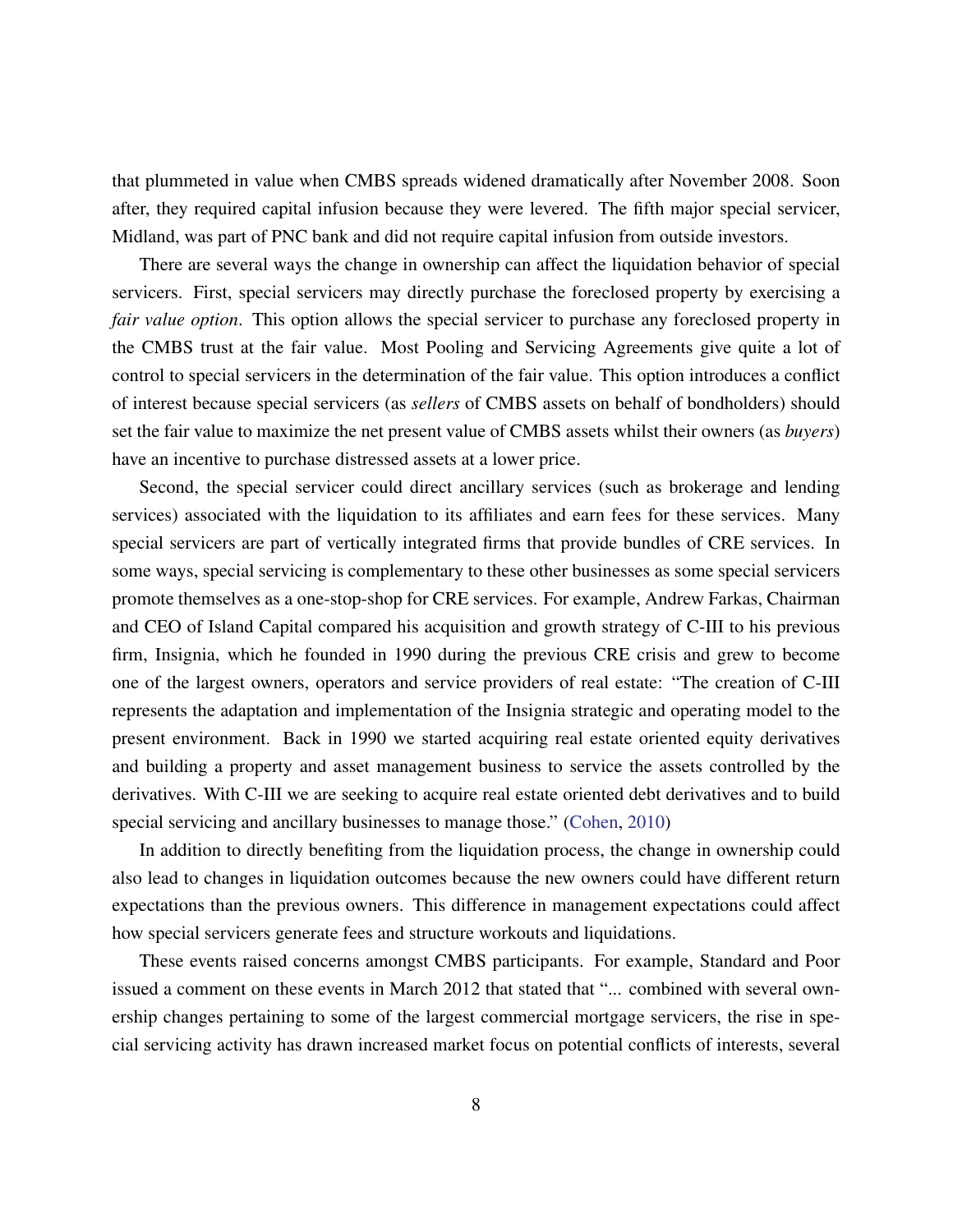market participants, including CMBS investors, have expressed concern over special servicers' exercising "fair market value" purchase options, their use of affiliates, and the practice of charging additional fees in connection with loan restructurings." [\(Steward et al.,](#page-26-17) [2012\)](#page-26-17). See also [Lancaster](#page-26-6) [et al.](#page-26-6) [\(2012\)](#page-26-6), [Wheeler](#page-27-3) [\(2012\)](#page-27-3), [Berger](#page-24-12) [\(2012\)](#page-24-12) for related commentary on potential agency conflicts.

### <span id="page-9-0"></span>3 Data

The main loan-level dataset was obtained from Realpoint (since owned by Morningstar) in November 2010. It is similar to the data provided by Trepp that has been used in the CMBS literature. This dataset includes the universe of all securitized loans. The appendix provides more details of the sample construction. After dropping government and international CMBS deals, the final sample includes 121,627 securitized loans.

The Realpoint dataset includes loan attributes at origination (such as the loan to value ratio (LTV), the loan amount, the loan term, the origination date, the master servicer, and the special servicer), details about the collateral (such as the property type, age and the street address of the property). There are 4 treated special servicers and 31 special servicers in the control group (Midland is the largest placebo special servicer). In addition to the attributes above, some loan attributes are updated every month (such as current LTV, current balance). I use these variables to construct post trends for treated and control group special servicers. Table 1 reports the summary statistics for the sample.

Crucially, Realpoint also publishes a realized loss summary that includes all securitized loans that have been liquidated each month, between September 1997 and November 2012. The final estimation sample includes 11,332 loans. One common data constraint in the CRE context is the small sample size. Since CRE properties are expensive, there are few transactions each year. For example, the sample of 11,332 liquidated loans is small compared to the residential context where millions of homes were foreclosed in a similar timeframe, but the total value of these liquidated CMBS loans (close to \$60 billion in my sample) remains sizable.

#### *Property level analysis*

One benefit of studying securitized real estate assets is that we can trace the chain of ownership for the liquidated mortgages because each liquidation is essentially a sale of the collateral underlying the mortgages (non-residential properties) and most real estate transactions are recorded publicly.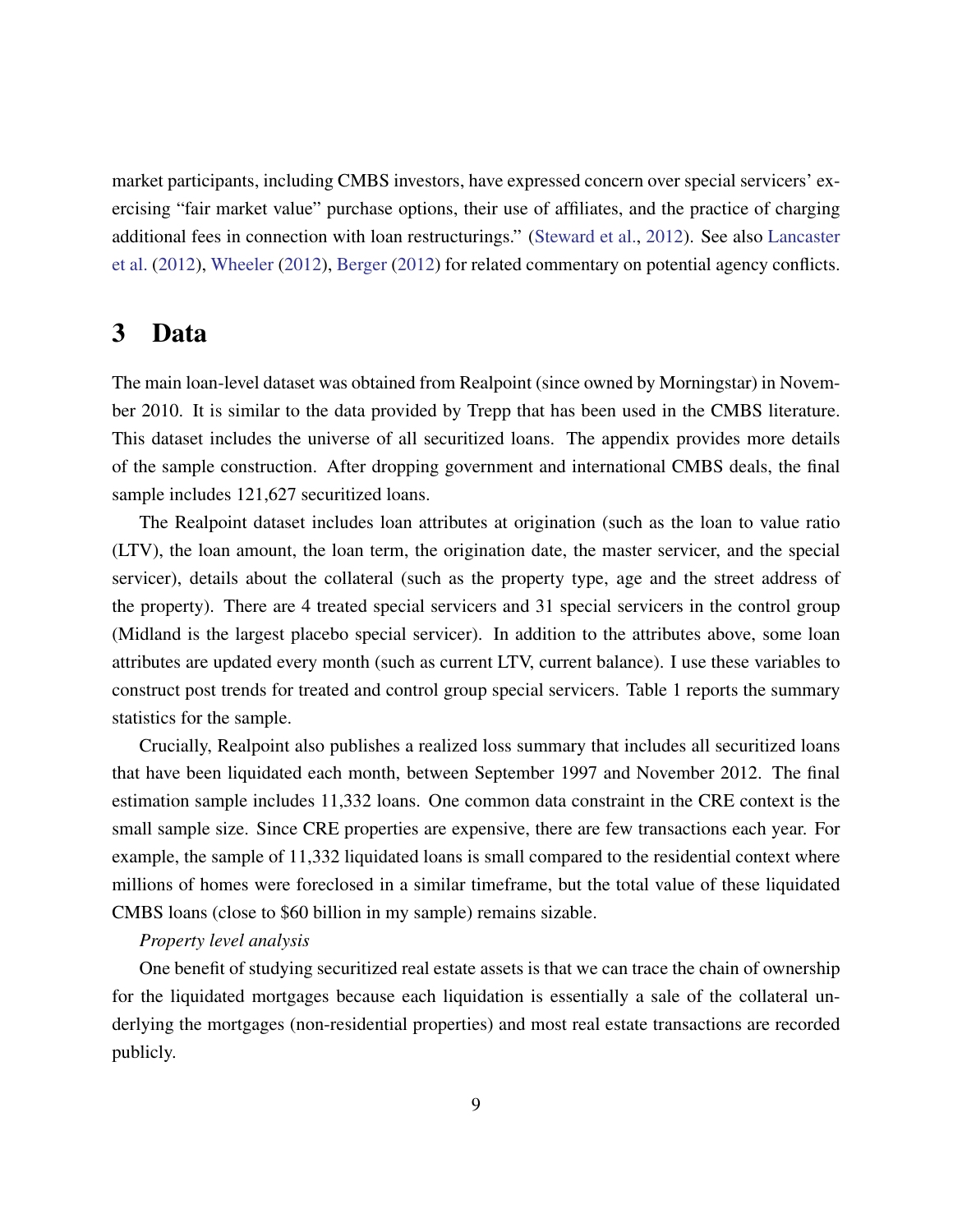The goal of the analysis is to link the CMBS dataset of liquidated loans to property transactions to identify affiliates of special servicers that bought foreclosed properties liquidated by the same special servicer. I use two databases of property transactions, CoStar and Real Capital Analytics. Both databases include information such as the transaction price, transaction date, address as well as the identity of the buyer, seller, broker and lender. These databases focus on large CRE transactions (typically greater than \$2.5 million) but also report most transactions affiliated with CMBS since information for CMBS property transactions is easier to find compared to private CRE transactions.

The process of merging loan transactions in the CMBS dataset with property transactions for non-residential properties is quite time consuming. I restrict my analysis to liquidations by one of the four treated special servicers, C-III (which changed owners in March 2010). I chose this special servicer because regressions by special servicer indicate that the patterns are most robust for this special servicer. The sample for the property-level analysis includes 1,074 properties that were liquidated from 2010 to 2012 by C-III.

I begin by handmatching properties liquidated by C-III (in the CMBS data) with property transactions in CoStar and Real Capital Analytics (to match properties associated with liquidated loans with property transactions). Since both property databases are proprietary, each property address for the 1,074 properties had to be entered individually into these databases. This process was time consuming because most CRE properties have addresses that are not standardized and they also have relatively larger footprints compared to single family homes (latitudes and longitudes for the same property in different databases are unlikely to be identical making it hard to match properties using mapping software).

Most CRE transactions are structured so that buyers are limited liability companies (LLC). For example, the buyer for an apartment complex, Cherry Grove, is recorded publicly as RFI Cherry Grove LLC. Oftentimes, the address of the LLC's can be linked to the true owner. For example, the address for RFI Cherry Grove LLC is written in the deed as "RFI Cherry Grove LLC, c/o C-III Acquisitions LLC, 717 Fifth Avenue in New York". Another commonly used address by C-III affiliates is 5221 North O'Connor Blvd, Suite 600, Irving, Texas. CoStar and Real Capital Analytics also utilize other resources (including having their analyst call brokers and owners) to identify the true seller and buyer of each transaction. For transactions that were identified as being bought by C-III, I also obtained deeds of sale to confirm that the buyer is affiliated with C-III.

Finally, Real Capital Analytics also reports the broker and lender of each transaction, whenever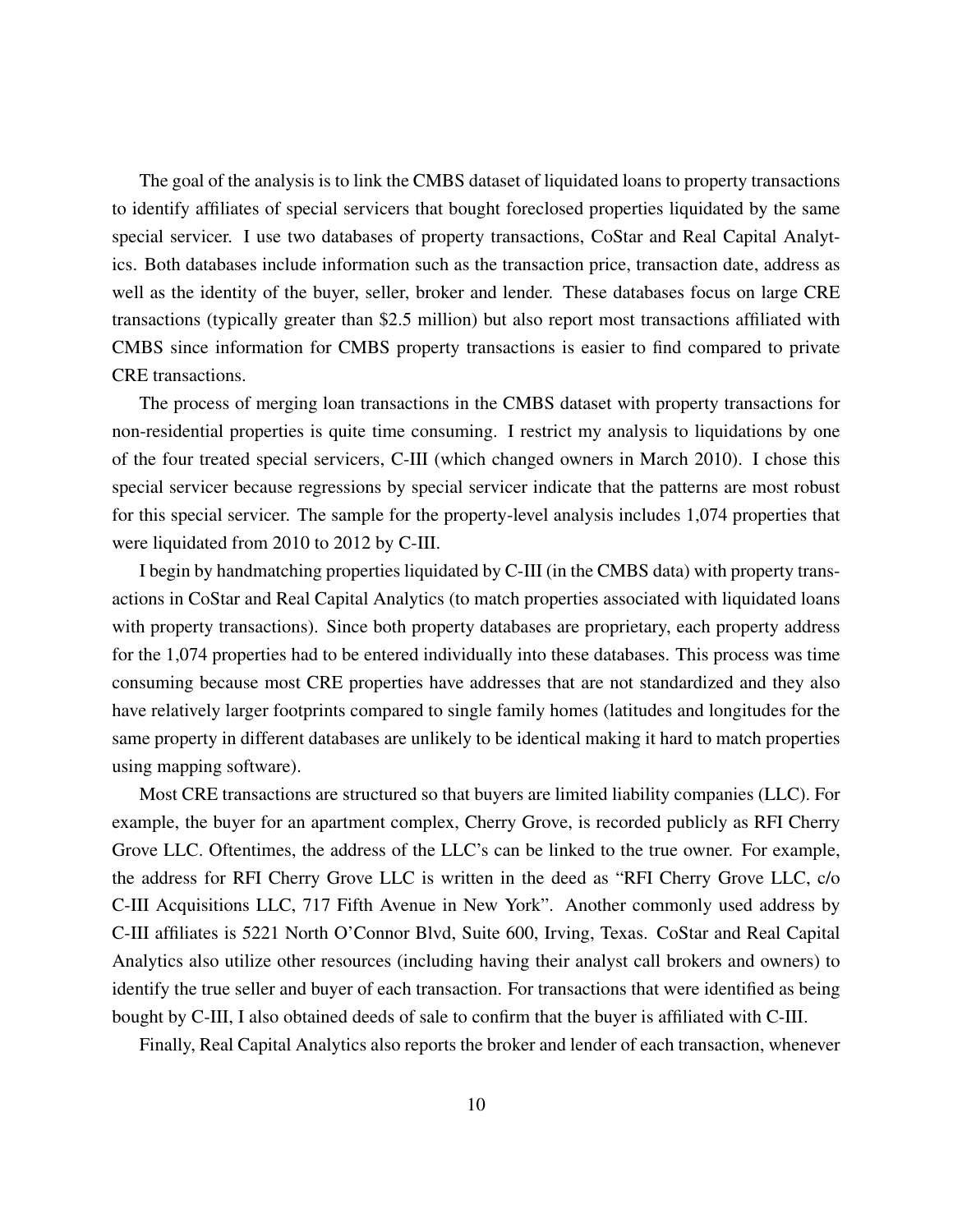available. I searched for all transactions during this period that used an affiliate of C-III as the lender or the broker. Then, these transactions were hand-matched to the set of liquidated CMBS assets.

## <span id="page-11-0"></span>4 Empirical framework

The goal of the empirical analysis is to estimate the causal effects of the change in ownership. This is motivated by concerns raised at the end of section [2](#page-5-1) that the change in ownership for the four special servicers increased agency conflicts, potentially leading to losses for bondholders.

I focus on liquidation behavior because most of the concerns relate to the liquidation of assets by these special servicers. I have two outcomes that proxy for "quantity" and "price" effects, respectively. The first liquidation outcome is *log*(*total balance of liquidated loansit*) which is calculated by aggregating over the current loan balance (before losses) for all loans liquidated by special servicer *i* in month *t*. This measures the dollar amount of loans liquidated, using the most current loan balance, instead of the liquidation value. Using the liquidation value would conflate both the price of the liquidated asset (which could be endogenously set by special servicers) and the quantity of loans liquidated by the special servicer in a month.

The second liquidation outcome is the *average loss rateit* for special servicer *i* in month *t* where the loss rate for a liquidated loan, *l*, is calculated as the realized loss for loan *l* (reported in the CMBS data) divided by the balance before loss for loan *l*, then, averaged over all loans that were liquidated by special servicer *i* in month *t*. This measure captures the severity of losses suffered by bondholders as a result of liquidations by a special servicer in a month.

My research design is an event study that compares liquidation outcomes for special servicers in the months before and after they were sold.

<span id="page-11-1"></span>
$$
y_{it} = \alpha + \beta POST_{it} + f(Months_{it}, \delta) + \gamma X_i + \varepsilon_{it}
$$
 (1)

where  $y_{it}$  is the outcome for special servicer *i* in month *t*,  $POST_{it}$  is 1 if month *t* is after special servicer *i* was sold, *f*(*Monthsit*) is a quadratic time trend (centered around the event date for special servicer *i*),  $X_i$  includes pre-event controls at the special servicer level and  $\varepsilon_{it}$  is an idiosyncratic error term.

The parameter of interest is  $\beta$  which tests whether outcomes change discontinuously after spe-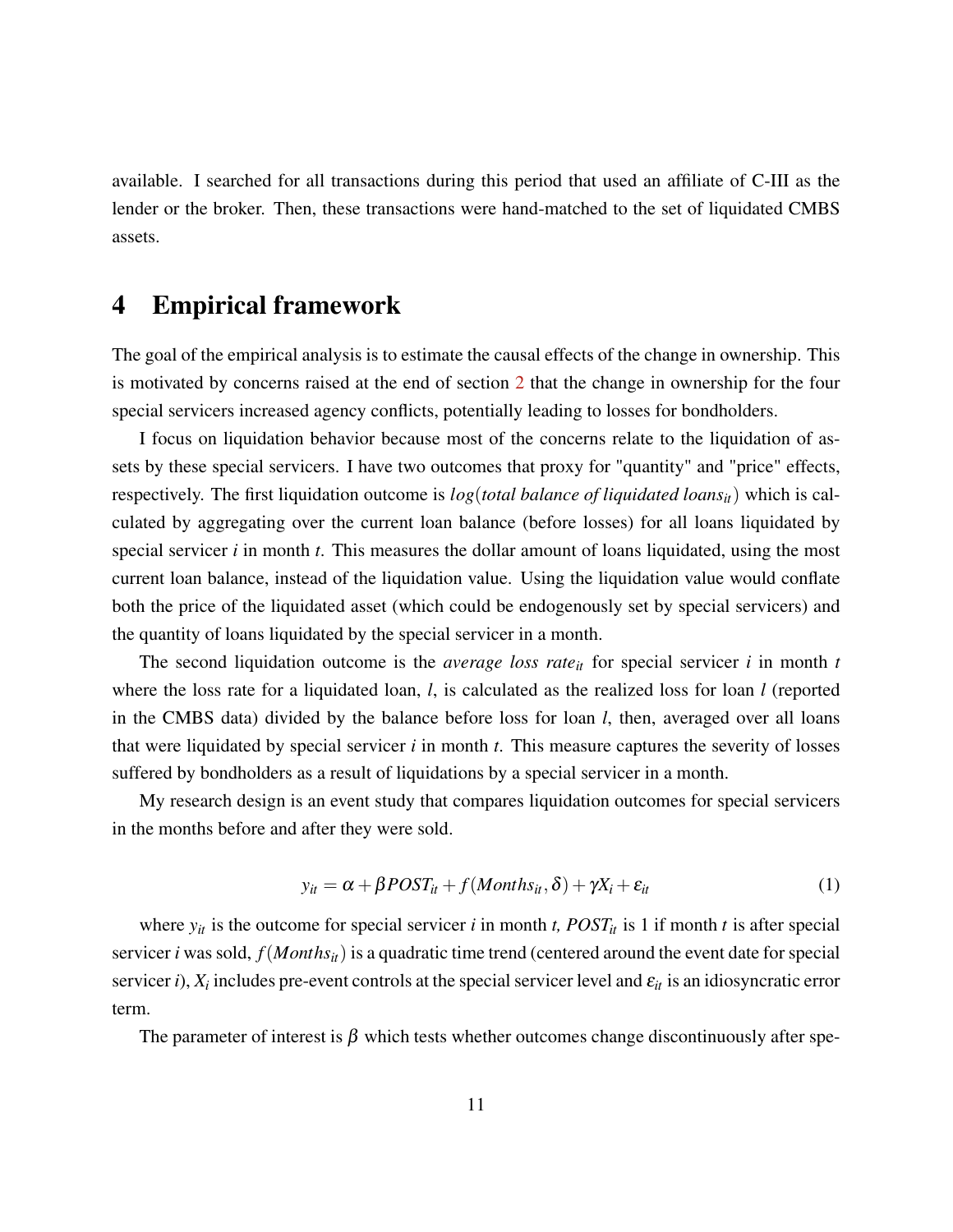cial servicers changed owners compared to the months before. To interpret the change in ownership as proxying for a sharp change in the likelihood of self-dealing conflicts requires the following assumptions. First, there was little potential for self-dealing before the crisis because very little CMBS debt was distressed and liquidated (Figure [1\)](#page-28-0). Second, the new owners are buyers of CRE assets. In other words, the events represent a sharp change in the likelihood of self-dealing because the change in ownership linked potential buyers with major sellers. Moreover, media and analyst reports of several high-profile connected transactions also increased investors' concerns over selfdealing conflicts. At the same time, special servicers in the placebo group did not experience a sharp change in demand for CMBS debt (liquidated by them) around the event dates because there was no change in ownership and the major special servicer in the placebo group (Midland) is not an active buyer of CRE assets. The appendix provides more details on who the new owners are.

The key identification assumption is that other unobserved determinants of *yit* did not change discontinuously around the event date, conditional on the time trends and the controls. The main empirical challenge is the rapidly changing economic environment. As discussed in section [2,](#page-5-1) these events happened around the time of the real estate crisis. The concern is omitted variables (such as economic conditions) were also changing sharply around the event dates. Figure [1](#page-28-0) shows that commercial real estate values declined from 2007 and bottomed out around 2010 followed by a robust recovery. More importantly, it also shows that liquidation values appear to be correlated with market conditions.

To address this, I repeat the analysis in equation [\(1\)](#page-11-1) using special servicers that were not sold during the sample period as the placebo group, where the placebo event date is July 2010 (the date for LNR, which is in the middle of the four event dates). I also use other placebo dates (see section [6\)](#page-20-0). If  $\beta$  is confounded by discontinuous changes in general economic conditions, then, event studies for the placebo group should also show discontinuous changes around these dates.

A second concern is that treated and placebo group special servicers are not comparable because loans are not randomly assigned across special servicers. To address this, I first test whether loans serviced by both groups are similar, using at-origination loan attributes (determined before the change in ownership). This balance check is performed at the loan level and includes all current loans in the dataset by all special servicers. Each row in Table [2](#page-32-0) reports results from an OLS regression with *Xil* (the attribute at origination for loan *l* serviced by special servicer *i*) as the dependent variable and a dummy that is 1 if special servicer *i* is a treated special servicer. Columns 1 to 3 compare treated special servicers against non-treated special servicers. Columns 4 to 6 com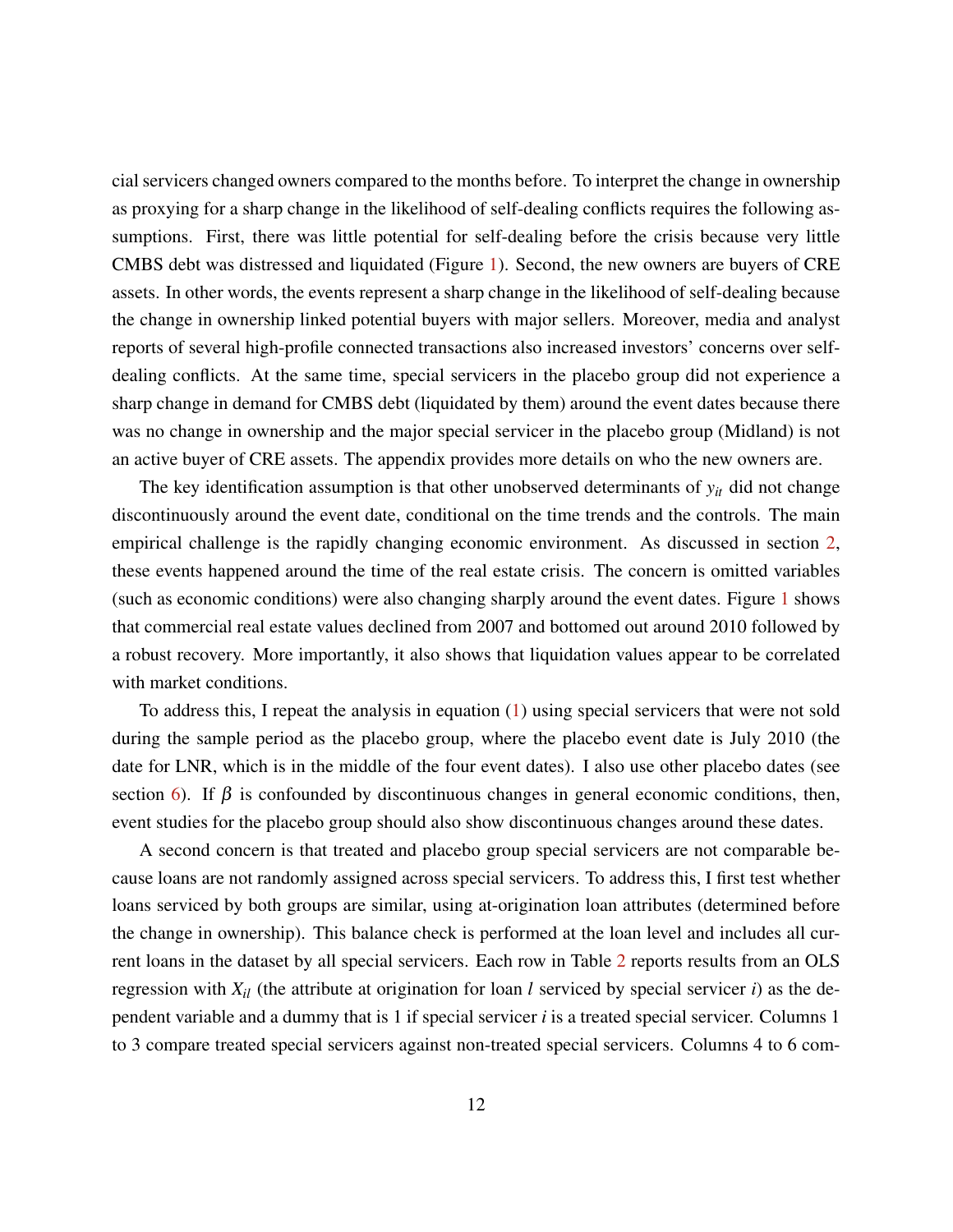pare treated special servicers against Midland. This addresses the concern that special servicers in the control group (other than Midland) are not comparable in size and stature to treated special servicers since Midland is also one of the top five special servicers.

Columns 1 to 3 show that treated and control group special servicers have loans with similar loan quality but some slight differences in loan composition. Notably, the loan-to-value (LTV) ratio and the debt service coverage ratio (DSCR)–two important loan attributes commonly used to underwrite loan quality–are not statistically different. Another variable commonly used to predict CMBS loan performance (a dummy for loans originated between 2005 and 2007) is also not statistically different. However, loans serviced by special servicers are more likely to have larger loan balances, have balloon payments, are more likely to have fixed interest rates, and are more likely to belong to hotel, office or retail property types (the last three attributes are likely correlated because the property types are mutually exclusive).

Columns 4 to 6 show the same loan attributes are more comparable between treated special servicers versus Midland. The cutoff loan balance is no longer different and the coefficients for other differences mentioned above are smaller in magnitude. Most coefficients that are statistically significant are around a fifth of the magnitude of the mean (Table [1\)](#page-31-0), except the coefficient on apartment property type which is a third of the mean. I perform two checks to address the threat that results could be different between treated and control group special servicers due to these differences in loan compositions. First, I repeat the event study with Midland as the only special servicer in the placebo group and the results are similar. Second, I control for these loan attributes. If the results for the treatment and placebo group are driven by compositional differences, then adding these controls should matter.

I next show that loan quality also did not appear to change differentially *over time* for treated versus control groups. This is a more important balance test because  $\beta$  is identified by time series variation and this test addresses the concern that liquidation outcomes changed differently for both groups of special servicers because their underlying loan quality changed differentially over time. However, I do not control for current LTV and current DSCR when estimating equation [\(1\)](#page-11-1) as these attributes are not pre-determined. Instead, I control for loan compositions by including measures of at-origination loan attributes, determined before the ownership changes.

Figure [2](#page-29-0) shows that monthly LTV's and DSCR's appear to be parallel between treatment and all control group special servicers (left panel) and between treated special servicers versus Midland (the two figures on the right). The ranges for the vertical axes for current LTV (55 to 63) and DSCR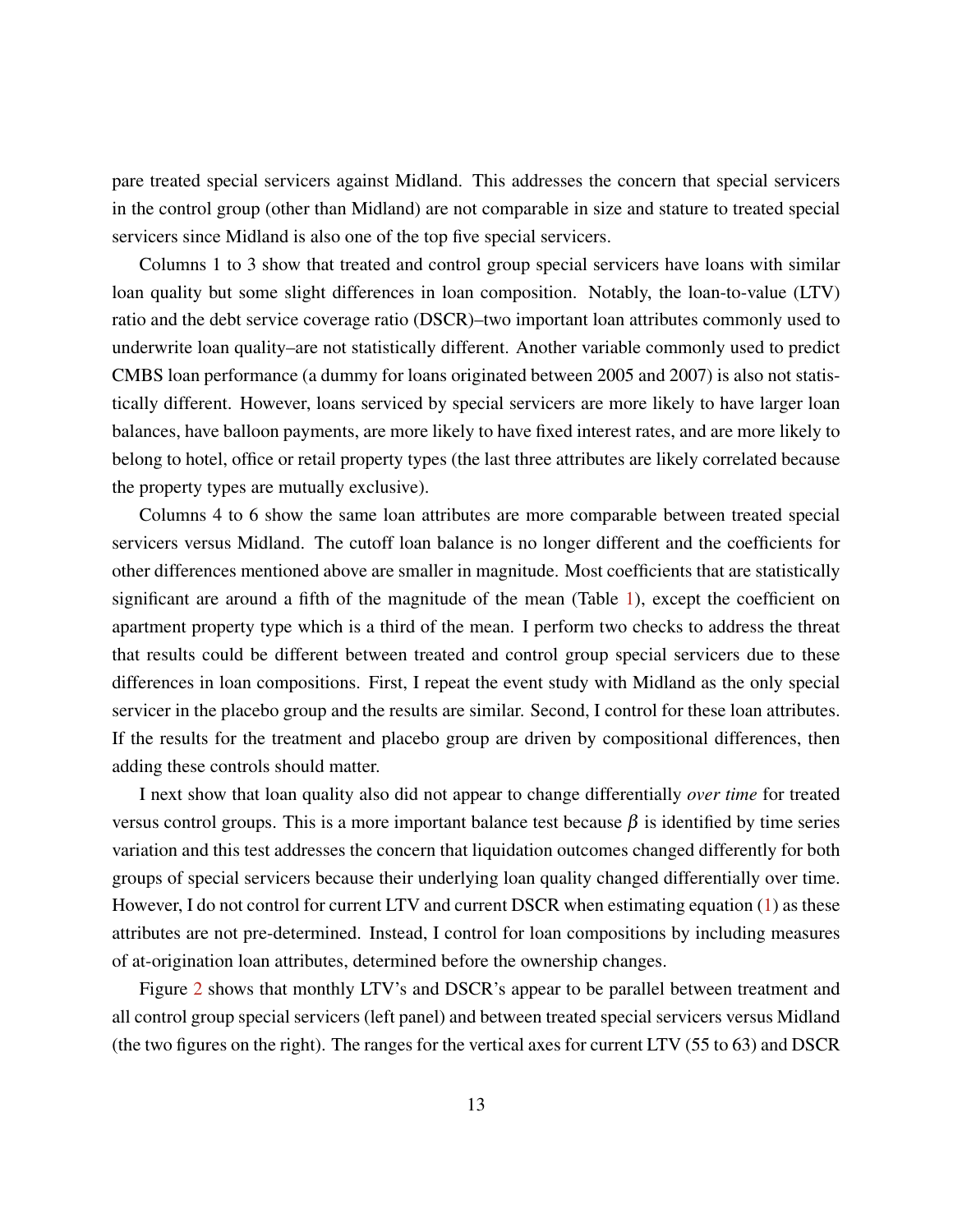(1.3 to 1.5) are quite narrow, about half of the standard deviation of issuance LTV (14) and half of the standard deviation of issuance DSCR (0.5), respectively. This analysis uses data on current loan attributes that was collected monthly between December 2010 and November 2012 (there is no pre-data for current loan attributes).

To control for loan compositions, some specifications include pre-determined controls for the portfolio of loans managed by special servicers. The list of controls includes averages of atorigination loan attributes for special servicers, including the debt service coverage ratio (DSCR), loan-to-value (LTV), loan balance, share of loans that have a balloon payment, share of loans that have a fixed interest rate, share of loans originated between 2005 and 2007, share of loans collateralized by hotels, industrial properties, apartments, offices, retail properties, average number of properties in a loan, share of loans with multiple properties, average property age and its squared.<sup>[11](#page-14-0)</sup> For the regression with treated special servicers, since I only have 4 special servicers, I control for special servicer fixed effects, instead of controlling for all the loan attributes above. Special servicer fixed effects control non-parametrically for fixed special servicer quality.

My analysis aggregates the loan level data to the special servicer-month level following the best practice guidelines in [Cameron et al.](#page-24-13) [\(2008\)](#page-24-13), [Bertrand et al.](#page-24-14) [\(2004\)](#page-24-14), [Donald and Lang](#page-24-15) [\(2007\)](#page-24-15), to address concerns of over-rejection. Since the data has been aggregated to the special servicer-month level, there is less concern about correlations within clusters. Nevertheless, I report inferences without clusters and with clustering at the special servicer level for completeness. I first report standard errors in parentheses with no clustering. Second, I report p-values in brackets where standard errors have been clustered at the special servicer level. Since there are fewer than 50 special servicers, standard errors are bootstrapped using the Wild bootstrap method, following [Cameron](#page-24-13) [et al.](#page-24-13) [\(2008\)](#page-24-13). For the analysis including the four treated special servicers only, I employ the Wild Webb bootstrap [\(Webb,](#page-27-4) [2014\)](#page-27-4) which is recommended for cases with fewer than ten clusters. I used 10,000 replications for the bootstrap. Following [Donald and Lang](#page-24-15) [\(2007\)](#page-24-15) and [Cameron et al.](#page-24-13) [\(2008\)](#page-24-13), I also tried clustering the aggregated data over months. The conclusions are similar if I cluster over months and the p-values are generally smaller.

To summarize, the consensus in the literature is to aggregate the data to the special servicer-

<span id="page-14-0"></span><sup>&</sup>lt;sup>11</sup>This list of loan attributes covers most controls used in loan-level analyses in the CMBS literature (see [Ghent and](#page-25-12) [Valkanov](#page-25-12) [\(2014\)](#page-25-12) for an example), whenever the attributes used in the literature are available and appropriate for this context. The share of loans originated between 2005 and 2007 indicate the three vintages of CMBS issuances that are regarded to have relatively worse loan quality because they were originated right before the crisis with record high issuance volumes during those years.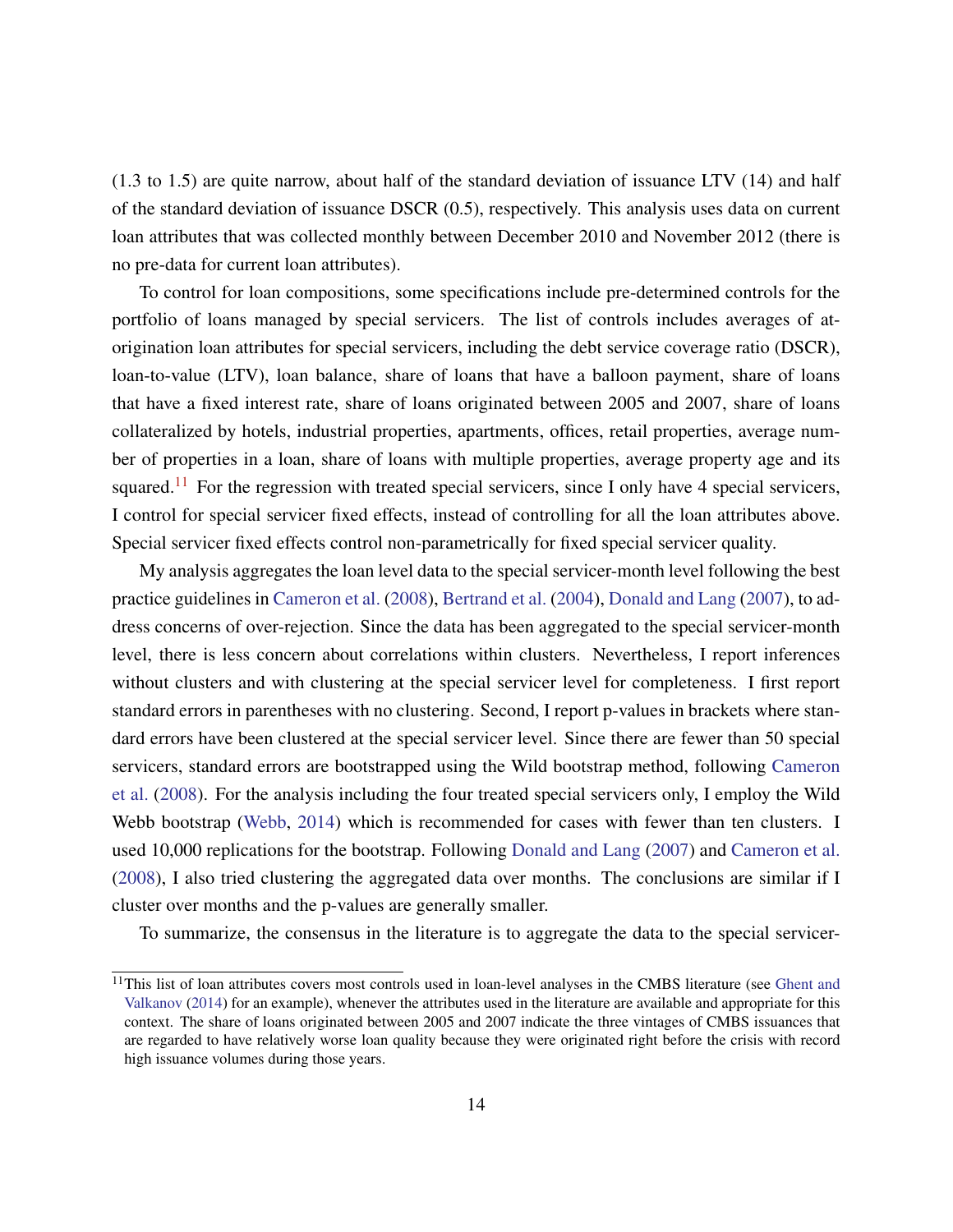month level since the treatment (ownership change) is at the special servicer level. After aggregating, there are three common options used in the literature for standard errors: no clustering, clustering on special servicers and clustering over time. I report the first two as they are more conservative. I also did the third and find similar results with smaller p-values.

### <span id="page-15-0"></span>5 Main results

### 5.1 Main results

Table [3](#page-33-0) reports results for the amount liquidated by special servicers in a month. Column 1 includes treated special servicers only and includes all months in the data. Column 2 restricts the analysis to within 36 months of the event dates and column 3 adds special servicer fixed effects. Columns 4 to 6 repeat the same for placebo group special servicers, assuming the placebo event date is July 2010. Column 6 controls for pre-determined attributes for loans managed by special servicers.

Column 1 shows that after the special servicers were sold, they liquidate  $187\%$  more than the amount liquidated the months before. This effect is smaller (123%) when I restrict to the narrower event window which drops all months that are more than 3 years before or after the event date (column 2). The post minus pre difference is smaller in column 2 because we drop the pre-event months (between 1997 and 2006) when there was very little liquidation. After adding special servicer fixed effects in column 3, the estimate falls slightly to 116% but is not statistically different from the estimate in column 2. This 116% effect translates to \$53m more liquidations per month per special servicer, using the \$46m average amount liquidated per month per special servicer before the events. These effects are all statistically significant at the 1% level (without clustering) and at the 5% level (with clustering).

Importantly, the placebo tests show that special servicers that were not sold did not liquidate significantly more after July 2010 (the results are similar using other placebo dates). The results are significant in column 4 but become insignificant once we restrict the sample to the narrower window. This suggests that the findings in columns 1 to 3 are not due to changes in general economic conditions that are common to special servicers in the treatment and control groups. I also repeated the same placebo test, but only using Midland. The results (available upon request) are similar.

Table [4](#page-33-1) reports results for the average loss rate (realized losses divided by the balance before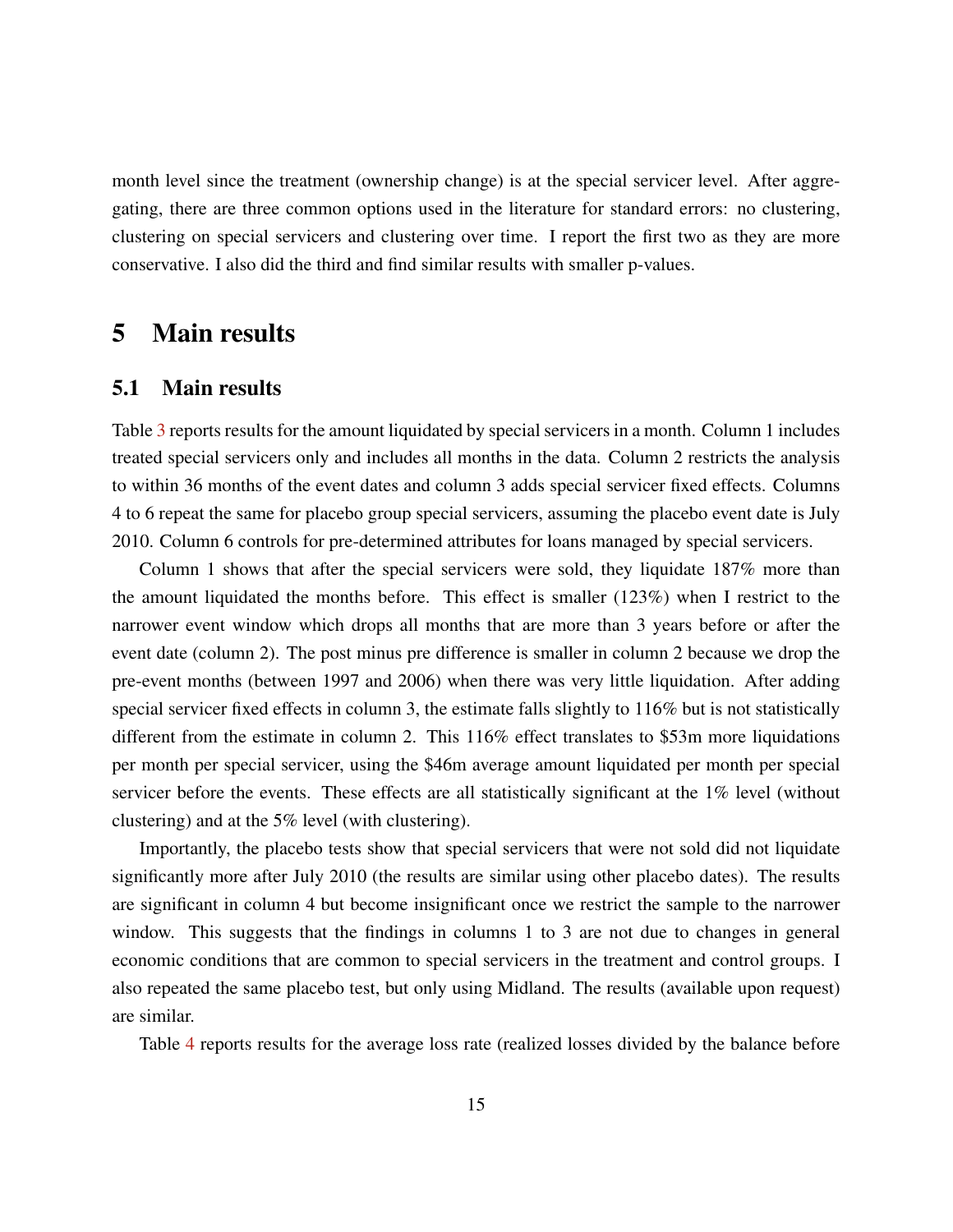losses). This measures the performance of the liquidated assets, accounting for loss severity. This outcome is important because even if treated special servicers liquidated more after they were sold, bond investors could still be better off if these liquidations resulted in smaller losses.

The results show that the greater liquidations discussed above are accompanied also by greater losses for bondholders. Column 1 shows that the average loss rate is 13.5 percentage points (p.p.) higher in the months after the change in ownership compared to the months before. The p-values are 0.08% (without clustering) and 4.3% (with clustering using the Wild Webb bootstrap for samples with fewer than 10 clusters). Column 2 restricts the sample to a narrower event window. This drops liquidations before 2006 which produces a coefficient that is slightly smaller in magnitude but not statistically different from column 1. Now, the average loss rate is 11.3 p.p. greater after the change in ownership (the p-values are 0.7% without clustering and 6% with clustering). Adding special servicer fixed effects in column 3 does not change the result much but the p-values are larger. The effect is 11 p.p. instead of 11.3 p.p. (the p-values are 0.6% without clustering and 10.5% with clustering). This is close to 34% of the pre-event mean (32%). An 11 p.p. higher loss rate translates into additional losses of \$3.2 billion in aggregate.<sup>[12](#page-16-0)</sup> As a benchmark, special servicers liquidated approximately \$65 billion in loans that lost a total of \$28 billion between 2008 and 2013 [\(O'Callahan,](#page-26-16) [2013\)](#page-26-16). Again, there is no significant change for the placebo group once we restrict to the narrower event window.

### 5.2 Discussion of main results

The preceding analysis shows that special servicers that were sold liquidated more CMBS loans and with higher average loss rates. The effect on loss rates is notable as it represents sizable losses to bondholders and is consistent with their concerns over the changes in ownership. As discussed in the introduction, there are two ways the change in ownership could lead to lower liquidation values (greater losses) for bondholders. First, there is the direct *self-dealing* effect whereby special servicers sell liquidated assets at discounted prices to new owners. Second, there is the indirect *adverse selection* effect where assets sold by treated special servicers are priced at a discount after the change in ownership because of concerns that assets sold to unaffiliated buyers are adversely selected compared to assets sold to affiliated buyers. This sub-section discusses these two channels and related implications.

<span id="page-16-0"></span> $12$ Calculated by multiplying the 11 p.p. increase in the average loss rate by the total loan balance before losses for all liquidated loans after the event (\$29b).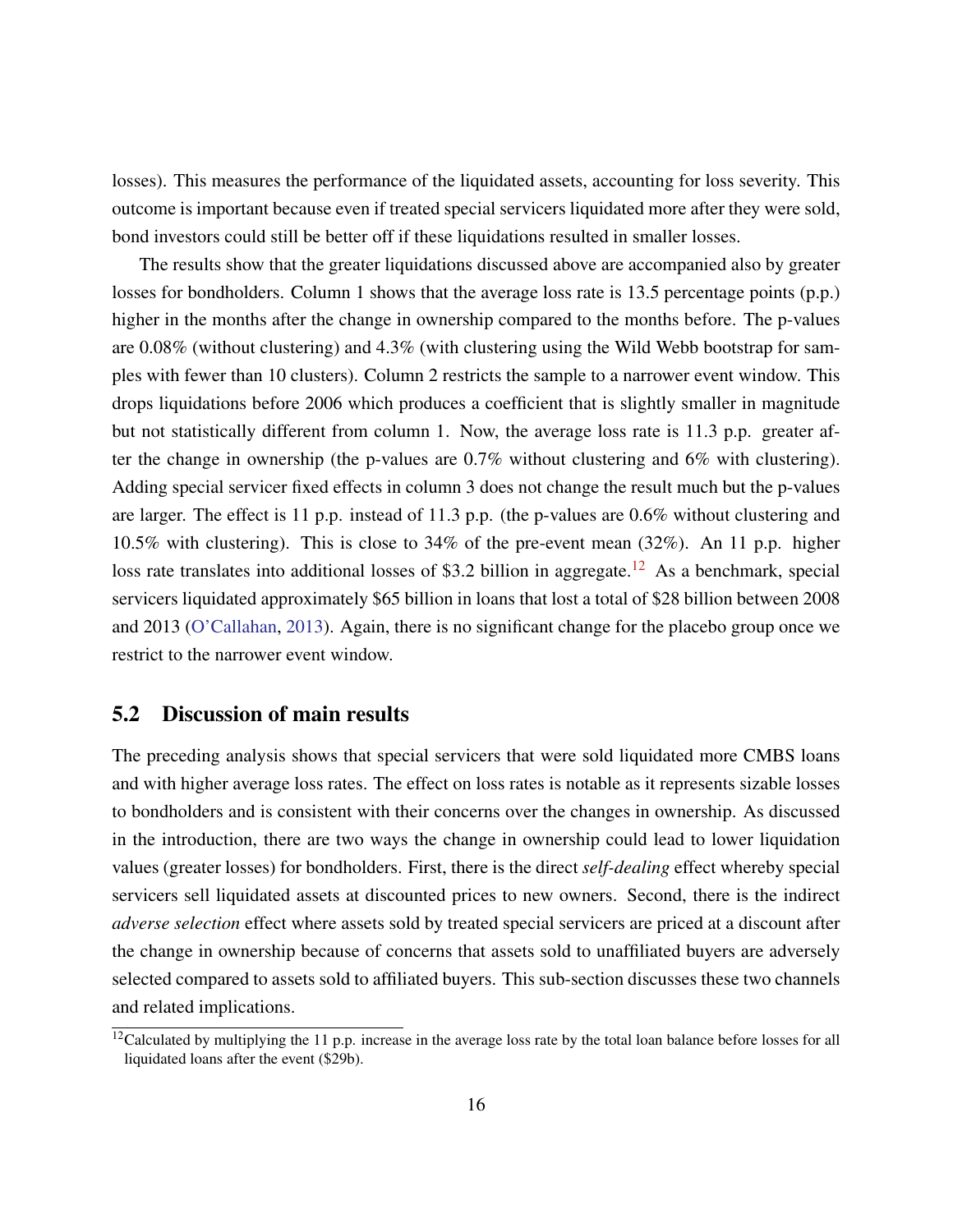#### 5.2.1 Adverse selection concerns and broader implications

Figure [3](#page-30-0) provides suggestive evidence that adverse selection concerns have had real effects on CMBS issuance activity. This figure plots the issuance volume (in billions of dollars) and market shares for special servicers, by year of issuance. Two striking patterns emerge from this figure. First, annual CMBS issuance volumes have plummeted after the crisis. The first three bars represent the years of peak annual issuances (2005 to 2007) right before the crisis. The last three bars show recent issuances from 2011 to 2013 (issuances for 2008 to 2010 were small, ranging between \$3 billion and \$12 billion). As the CRE market recovers, the CMBS market has also lost market share relative to other CRE debt instruments (see footnote [7\)](#page-5-2). Part of this decline could be due to uncertainty in ABS markets and high CMBS spreads. However, major investors have also remarked that reducing agency conflicts and improving trust amongst bondholders is central to the recovery of the CMBS market (see footnote [4\)](#page-4-0).

Second, treated special servicers have lost market share. The first bar shows a total of \$169 billion dollars of CMBS was issued in 2005. The numbers in the bar provide a breakdown of market shares across special servicers. Amongst CMBS deals issued in 2005, the market shares for the top-five special servicers were 10% (Berkadia), 8% (C-III), 8% (CW Capital), 25% (LNR) and 15% (Midland). The box at the bottom is the market share for other special servicers. Total market shares for treated special servicers (Berkadia, C-III, CW Capital and LNR) are represented with a bold border and market shares for the placebo group (Midland and other special servicers) are at the bottom of each bar with no bold border.

The pattern of treated special servicers commanding more than half of the market share persists through 2007, but is notably different for issuances after the crisis (the size of the bolded box is smaller). By contrast, the market share of Midland appears to have grown. Discussions with industry participants suggest that Midland has the reputation of being a neutral special servicer because it has no proprietary investment activity. While these are short run patterns only, they are consistent with the interpretation that investors' concerns with agency conflicts and adverse selection amongst treated special servicers could lead to real effects on broader investment activity.

Policy makers and researchers have so far focused on adverse selection concerns *before* securitization. For example, the risk retention rule proposed in Section 941 of the Dodd-Frank Act calls for the implementation of credit risk retention requirements in ABS. The rule requires the securitizer of eligible ABS to retain not less than five percent of the credit risk of the assets collateralizing the ABS. The idea is that risk retention would address concerns that securitized loans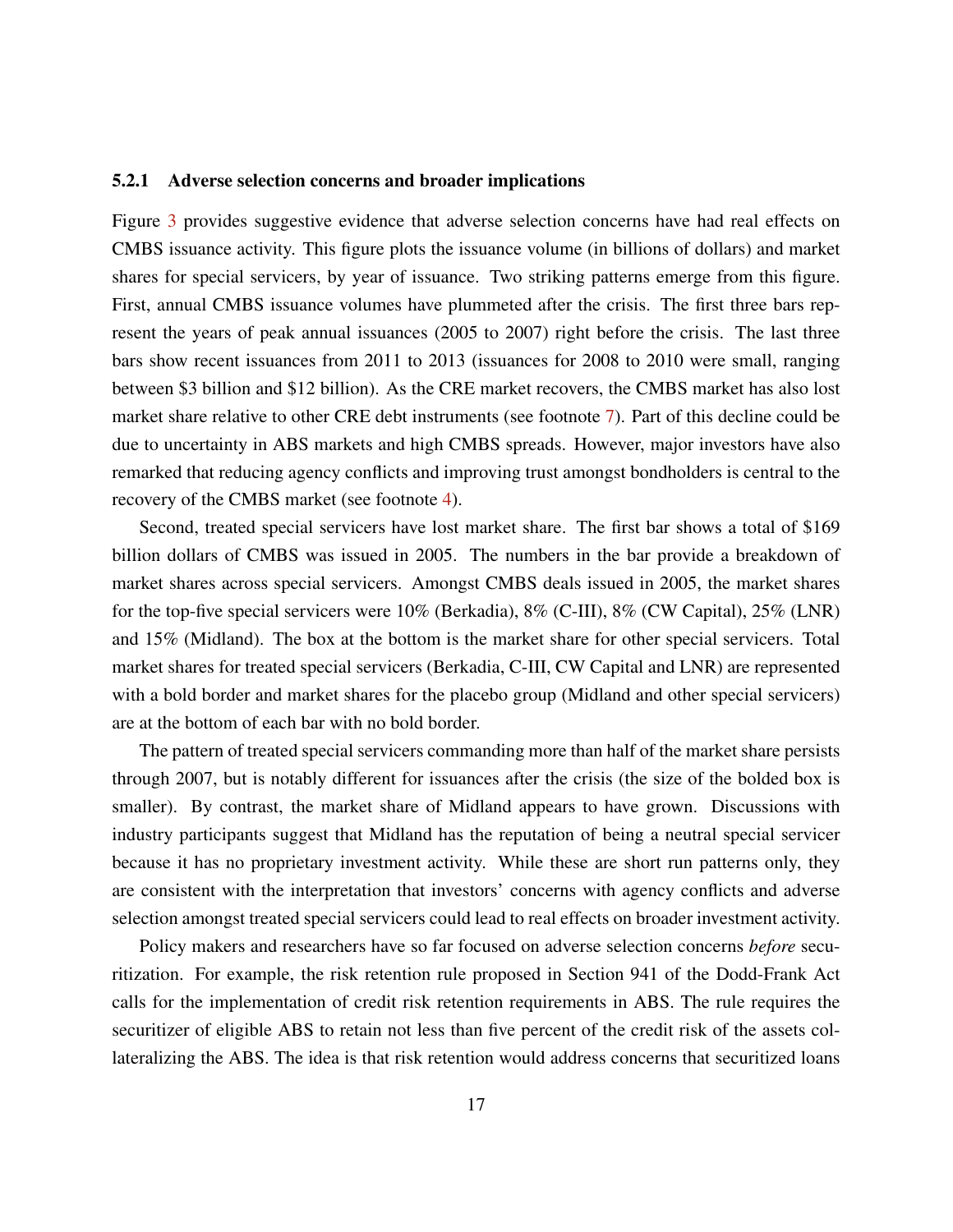are adversely selected compared to non-securitized assets. In this context, the CMBS governance structure provides a unique lens because most ABS structures do not have risk retention rules but risk retention is common in CMBS.

While the rule targets adverse selection before securitization, one unintended consequence is that it could enhance adverse selection concerns *after* securitization. The high costs of the risk retention requirements could limit competition from small issuers and servicers [\(Geithner,](#page-25-14) [2011\)](#page-25-14). As the number of players in the securities market declines, the likelihood of self-dealing conflicts increases because the servicers that remain are likely those with ties to major financial institutions. Therefore, there is a higher likelihood that decisions by servicers could be conflicted with those for their business affiliates, further exacerbating self-dealing concerns. The results from the natural experiment of changes in servicer ownership provides suggestive evidence that a sharp increase in the likelihood of agency conflicts amongst treated special servicers raised agency conflict concerns amongst CMBS investors, leading to sizable losses to bondholders.

Adverse selection concerns after securitization are important because a majority of assets in the ABS market are actively managed by intermediaries (such as servicers in RMBS and CMBS and CLO managers). Many of these intermediaries have ties to major financial institutions and may face similar agency conflicts (see footnote [5](#page-4-1) for examples of self-dealing concerns raised by regulators and pending lawsuits).

#### 5.2.2 Assessing self-dealing at the property transactions level

This sub-section directly measures the number of property transactions that connect special servicers with their affiliates. The data identifies whether special servicers directed transactions of liquidated CRE mortgages to affiliated buyers, lenders and brokers. The objective of this exercise is to quantify the extent of self-dealing transactions and whether they can explain the patterns above. This exercise abstracts away from efficiency considerations. For example, self-dealing transactions can improve efficiency and benefit bondholders in a setting where there are no bidders for liquidated assets, except affiliates of special servicers. As discussed in section [3,](#page-9-0) I only focus on the sub-sample of liquidations by C-III.

There are eighteen property transactions, valued at \$300 million between March 2011 and 2012 that are affiliated with C-III. Table [5](#page-34-0) lists these properties. Panel A lists the properties that were bought by C-III. Column 1 indicates the property, column 2 lists the transaction price, column 3 calculates the counterfactual price using the 11 p.p. change in loss rate estimated in column 3 of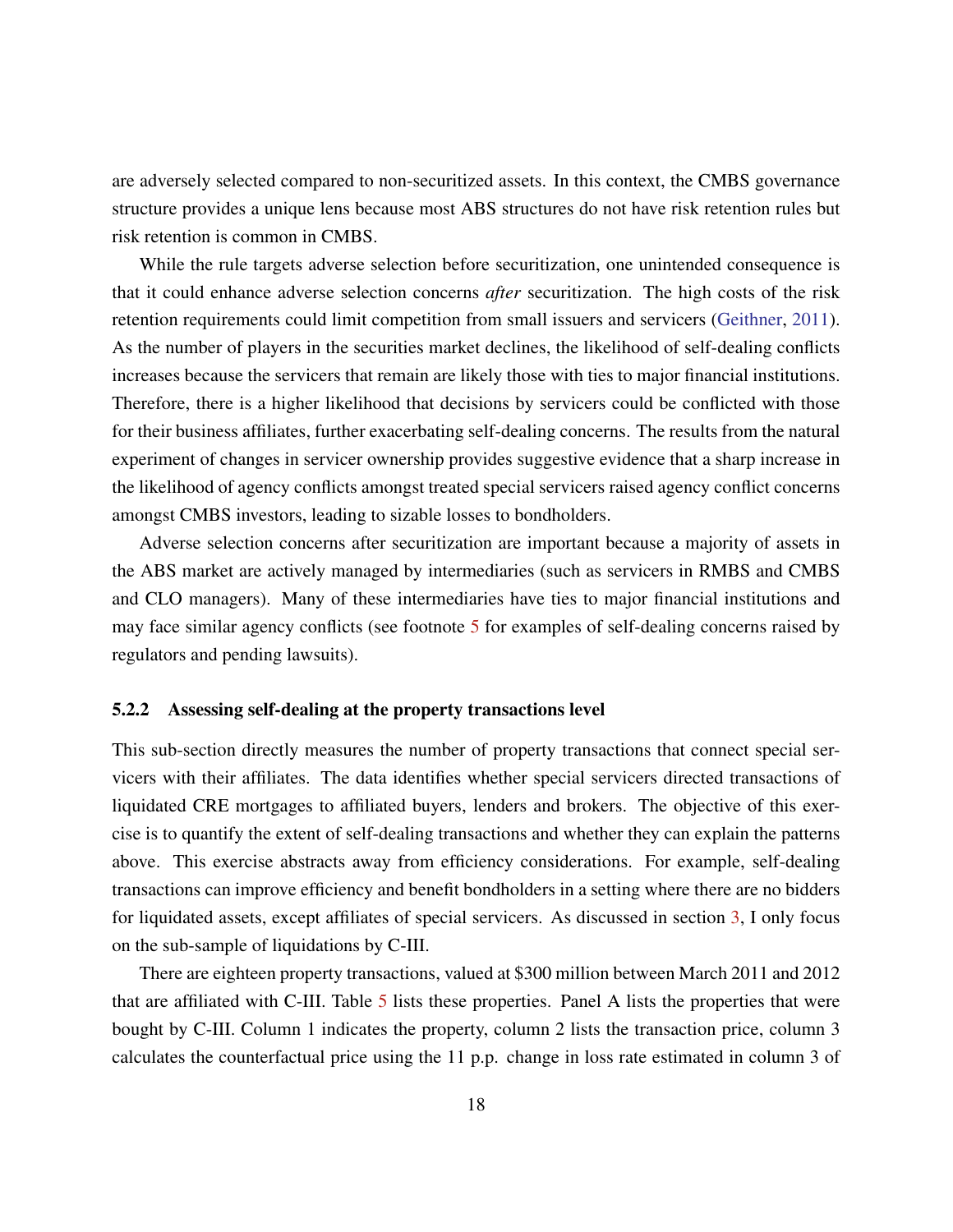Table [4.](#page-33-1) This assumes the counterfactual price will deliver a loss rate that is 11 p.p. lower than the actual loss rate.<sup>[13](#page-19-0)</sup> Column 4 calculates the benefit to C-III which is the savings from paying a lower transaction price instead of the (higher) counterfactual price. Column 5 calculates the equity multiple (the total benefit divided by the total equity for properties that were bought by C-III).

Of these eighteen transactions that are affiliated with C-III, Panel A lists the fourteen properties (valued at \$171 million) that were bought by C-III.<sup>[14](#page-19-1)</sup> The total benefit is \$38 million. In addition, Panel B lists 3 transactions (with total loan amounts of \$98.4 million and a total transaction value of \$125 million) where C-III was the lender. Assuming a 1% lender fee (based on conversations with industry participants) would deliver total lender fees of \$984,000. Finally, Panel C lists 3 properties where C-III was the broker (transaction value of \$32.55 million). Assuming a 2% broker fee would deliver total fee revenues of \$426,000.

Overall, the estimated total benefits are \$39 million with an average equity multiple of 1.6. This is 39% of the equity cost to purchase C-III (\$100 million) and 38% of the estimated total special servicing revenue for C-III during the same period ( $$102$  million).<sup>[15](#page-19-2)</sup> This calculation ignores other sources of fees from special servicing (such as workout fees and liquidation fees).

These transactions have been disclosed by C-III. They are also subject to monitoring by rating agencies. According to a report by a rating agency, Morningstar: "C-III, in our view, has effective control practices for managing conflicts of interest relative to using third party affiliates ... in the cases in which it exercised a purchase option or used an affiliate entity to liquidate an asset, we believe that C-IIIs involvement and purchase of the assets using affiliates may have actually benefited the trust by minimizing losses. Furthermore, C-III noted that it proactively supplies each rating agency with a listing of all transactions involving an affiliate exercising a fair value loan

<span id="page-19-0"></span><sup>&</sup>lt;sup>13</sup>To solve for the counterfactual price,  $P'$ , as a function of the actual transaction price,  $P^*$ , and the loss rate,  $L$ , I first solve for the initial price  $(P_0)$  as a function of  $P^*$  and *L*, using  $L = \frac{P^* - P_0}{P_0} \Rightarrow P_0 = \frac{P^* - P_0}{1 - P_0}$  $\frac{P^+}{(1-L)}$ . The counterfactual price is the price that delivers the counterfactual loss rate  $(L+0.11)$ , where  $L < 0$ . Therefore, I set P' such that *P*<sup> $'$ </sup>−*P*<sup>0</sup>  $P_{P_{0}}^{0} = L + 0.11$ , which implies that  $P' = (1 - L + 0.11) * P_0 = (\frac{1 - L + 0.11}{1 - L})P^*$ . When the actual loss rate is not available, I use the average post event loss rate for C-III (51%).

<span id="page-19-1"></span><sup>&</sup>lt;sup>14</sup>Six of these properties are part of a portfolio sale.

<span id="page-19-2"></span><sup>&</sup>lt;sup>15</sup>C-III was purchased in March 2010 for a total cost of \$280 million, with new equity of \$100 million and assumed debt of \$180 million. During that time, Centerline was the named special servicer for \$110 billion of CMBS debt [\(Heschmeyer,](#page-25-15) [2010\)](#page-25-15). To calculate the special servicing revenue during March 2010-2012, I used the estimate of 25 basis points of the specially serviced portfolio (based on a few examples of pooling and servicing agreements) and the amount of loans in special servicing during this time period. According to [Fox and Miller](#page-25-16) [\(2013\)](#page-25-16), the total unpaid principal balances of loans that C-III was actively special servicing was \$14.2 billion (2010), \$18.57 billion (2011) and \$11.6 billion (2012). Based on the 25 basis points estimate, the total revenue from special servicing during March 2010 through end of 2012 is \$102 million.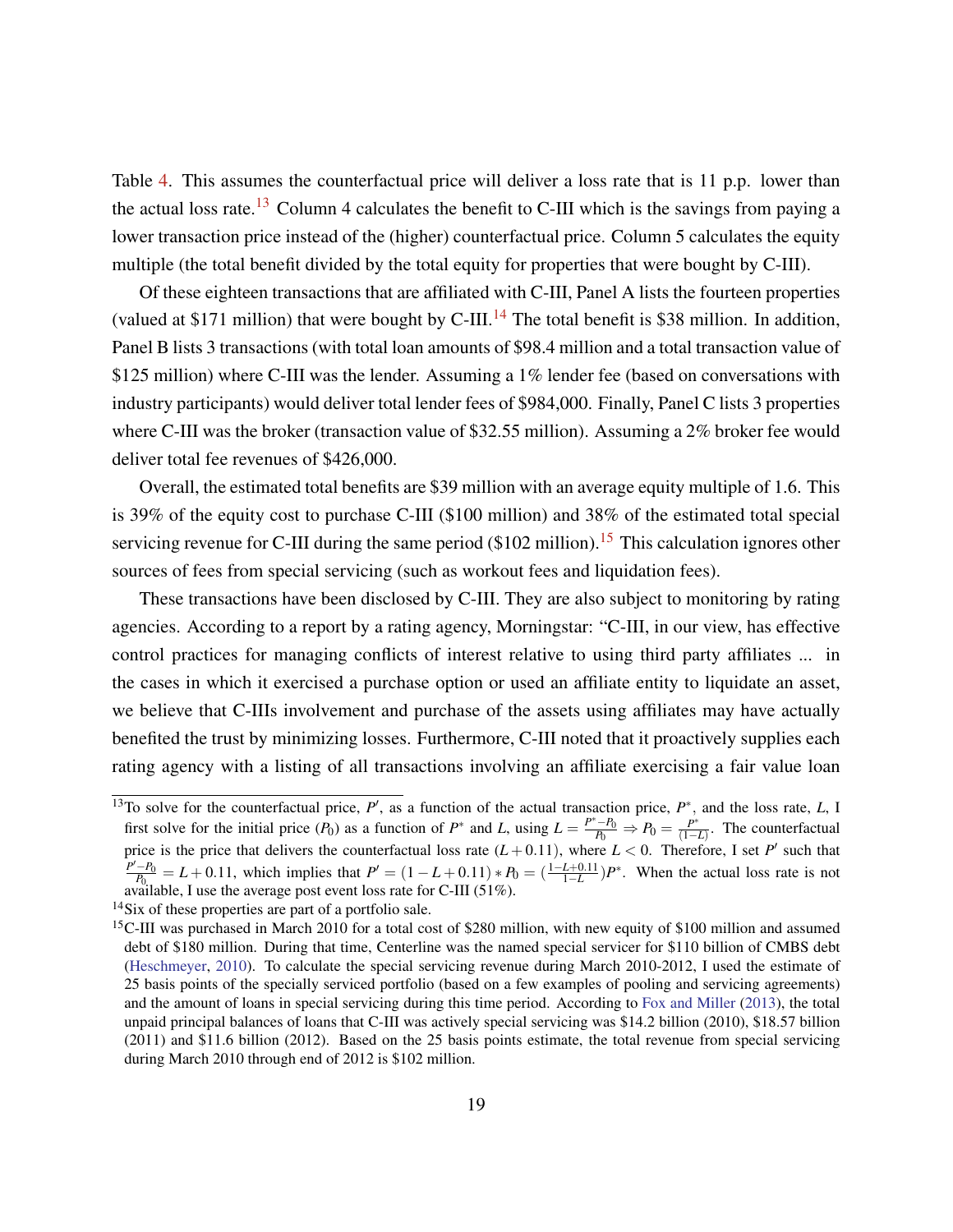purchase option or REO purchase as well as a listing of all transactions in which the affiliated brokerage company was involved." [\(Chamberlain and Merriam,](#page-24-16) [2011\)](#page-24-16)

The preceding analysis has several caveats. First, I do not have loss rates for the property, but only loss rates for securitized loans. Presumably, loss rates for the property would be greater since the equity and some subordinated debt could be wiped out during the liquidation process. A higher loss rate would increase the counterfactual price and benefit. Second, the loss rate I assumed for properties with missing loss rates (51%) could be too high. Assuming a loss rate of 25% would translate into total benefits of \$30 million.[16](#page-20-1)

### <span id="page-20-0"></span>6 Alternative interpretations

The preceding analysis shows that special servicers that changed owners liquidated more and had higher loss rates after the change in ownership. These patterns are consistent with investors' concerns that the change in ownership could have hurt bondholders. However, measures of direct self-dealing cannot fully explain these patterns. Rather, adverse selection associated with self-dealing conflicts is consistent with the higher loss rates. This section examines alternative interpretations.

#### *Unmeasured connections and tunneling benefits*

There could be other tunneling benefits that are not measured above, such as other affiliates used during the liquidation process (not just lenders and brokers). There could also be sales to affiliates that are not directly related to the special servicer.<sup>[17](#page-20-2)</sup> A broder definition of affiliates could increase the estimate of tunneling benefits.

<span id="page-20-1"></span><sup>&</sup>lt;sup>16</sup>I obtained the 25% benchmark from the following rating agency report: "C-III stated that between January 2010 and June 2011, it purchased four REO assets from the trusts through its affiliate and paid at least market value for those assets as established by an independent third party... The company noted that the overall realized loss to the trust on the multifamily REO purchase in 2010 was 24.8%, compared to C-IIIs overall realized loss of 72.0% on all REO dispositions." [\(Morningstar,](#page-26-18) [2011\)](#page-26-18)

<span id="page-20-2"></span><sup>&</sup>lt;sup>17</sup>An example was reported in [Yoon](#page-27-1) [\(2012\)](#page-27-1). In October 2011, two properties serviced by C-III suffered losses of 86% and 89% from a discounted payoff from the borrower that was approved by C-III. Soon after, C-III announced a strategic investment in the brokerage company, of which the borrower was the Chairman. This constitutes a relationship between the servicer and the borrower (the buyer of the discounted payoff), but is not measured in the property-level analysis because there was no formal affiliation between the servicer and the borrower.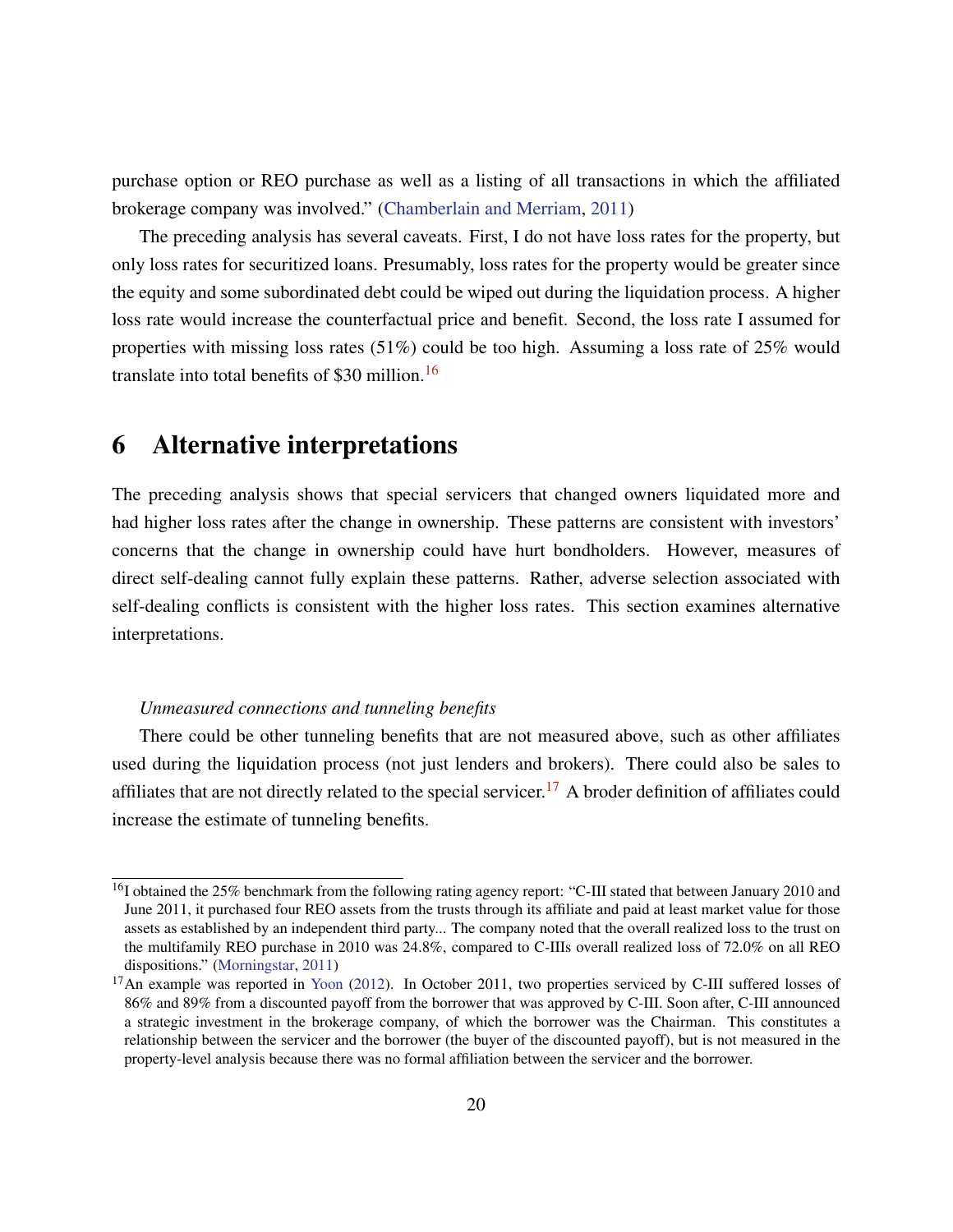This paper focuses only on liquidations. There are other methods of resolution for nonperforming loans that could direct benefits to affiliates, but I focused on liquidations as most of the concerns were related to liquidations of distressed CRE mortgages to affiliated buyers. Furthermore, the recording of sales of liquidated CMBS properties allows me to directly link sellers with buyers.

#### *Different availability of time amongst management*

Another way treated special servicers could be different from placebo special servicers is that treated special servicers were sold because they themselves were in distress. This could mean that before their sale, these special servicers were pre-occupied with their own problems, but, after their sale, the capital infusion from the new owners allowed them to hire more staff and spend more time servicing their portfolio. This change in the availability of time amongst management could result in more liquidation, but should not result in larger losses for bondholders.

#### *Changes in management practices and beliefs*

In addition, changes in management practices could also explain changes in liquidation patterns and loss rates. The new management may have different returns expectations or beliefs about future market trends which would lead them to structure liquidations differently.

Even though the special servicers changed owners, the contract between bondholders and special servicers stayed the same. The responsibility of the special servicer is to maximize the net present value for bondholders, regardless of who their owners are. The sizable losses as a result of the change in ownership remains notable and consistent with bondholders' concerns about the change in ownership.

#### *Timing of liquidation and the number of post-event months*

As discussed above, this analysis focuses on liquidations but there could be effects on loans that are non-performing but have yet to be liquidated. Here, the timing of liquidation may matter. A related concern is that the higher average loss rates after the changes in ownership arises not because of adverse selection and self-dealing concerns that change sharply around the event date but because treated special servicers liquidate the worst loans first and the better loans later and I only have at most three years after the first ownership change (December 2009). Perhaps, over a longer horizon, the post versus pre average loss rates would be similar.

However, this is unlikely to be the main driver of the difference in loss rate. First, three years is quite long compared to the reported REO hold time of 12 months for 2012 [\(Heschmeyer,](#page-25-17) [2014\)](#page-25-17).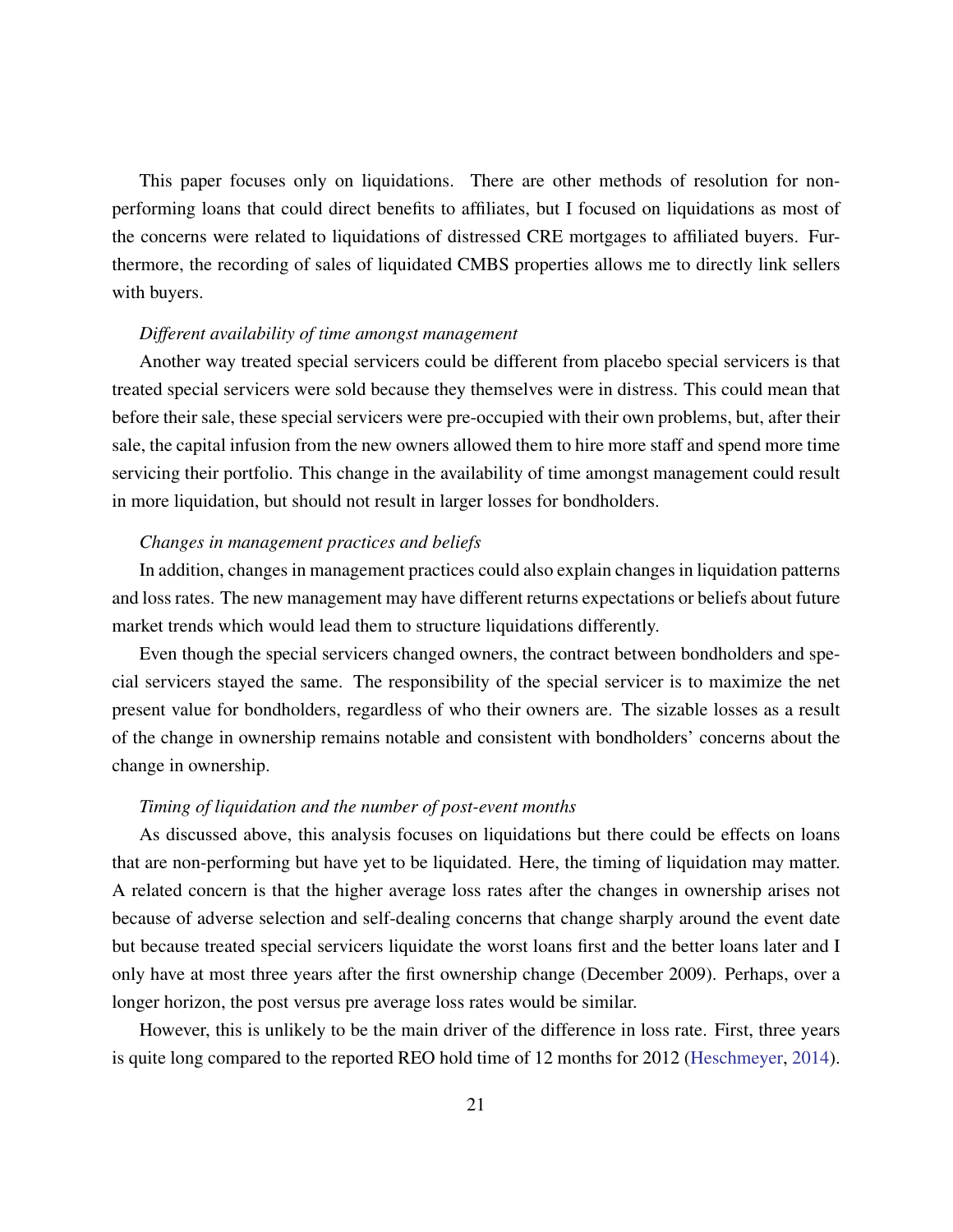Second, it is unlikely that the entire 11 p.p. difference in average loss rate will disappear if I observe a longer time period in which treated special servicers start to liquidate the higher quality loans. This is because the longer they wait to liquidate these loans, the greater the carrying cost they accumulate which increases the post-event loss rates further instead of decreasing it. Therefore, it is unlikely that average post-event loss rates will be much smaller if I had more post-event months.

#### *Other placebo dates*

I repeat the placebo analysis using the C-III or Berkadia event dates (March 2010, December 2009) instead of July 2010 and the results are similar.

# <span id="page-22-0"></span>7 Conclusion

This paper uses a natural experiment that involved a sharp change in agency conflicts in the CMBS market. I study four events that resulted in the change in ownership of CMBS special servicers who are in charge of liquidating distressed CMBS assets on behalf of bondholders. These events were highly controversial in the industry and led to concerns of tunneling and self-dealing because investors raised the possibility that special servicers could sell distressed CMBS properties at lower prices to their new owners (direct self-dealing effect) or sell adversely selected properties to unaffiliated buyers (indirect adverse selection effect), at the expense of bondholders.

I find that special servicers that changed owners liquidate 116% more (\$53 million more per month per special servicer) after their sale compared to the months before. Average loss rates are 11 percentage points greater (as a share of loan balance before loss), translating into additional aggregate losses of \$3.2 billion during this period. I do not find the same pattern for the placebo group.

To further quantify to what extent tunneling can explain these patterns, I supplement the main regression analysis with a case study that directly identifies sellers, buyers, lenders and brokers for a sub-sample of transactions. My analysis shows that tunneling (as measured in this paper) can only explain part of the patterns above, lending further support to the adverse selection and trust concerns raised above. I discuss alternative interpretations, including unmeasured tunneling benefits and changes in management practice.

These findings have broader implications beyond the CMBS market. First, actual and perceptions of conflict of interest could have real economic consequences through a reduction in trust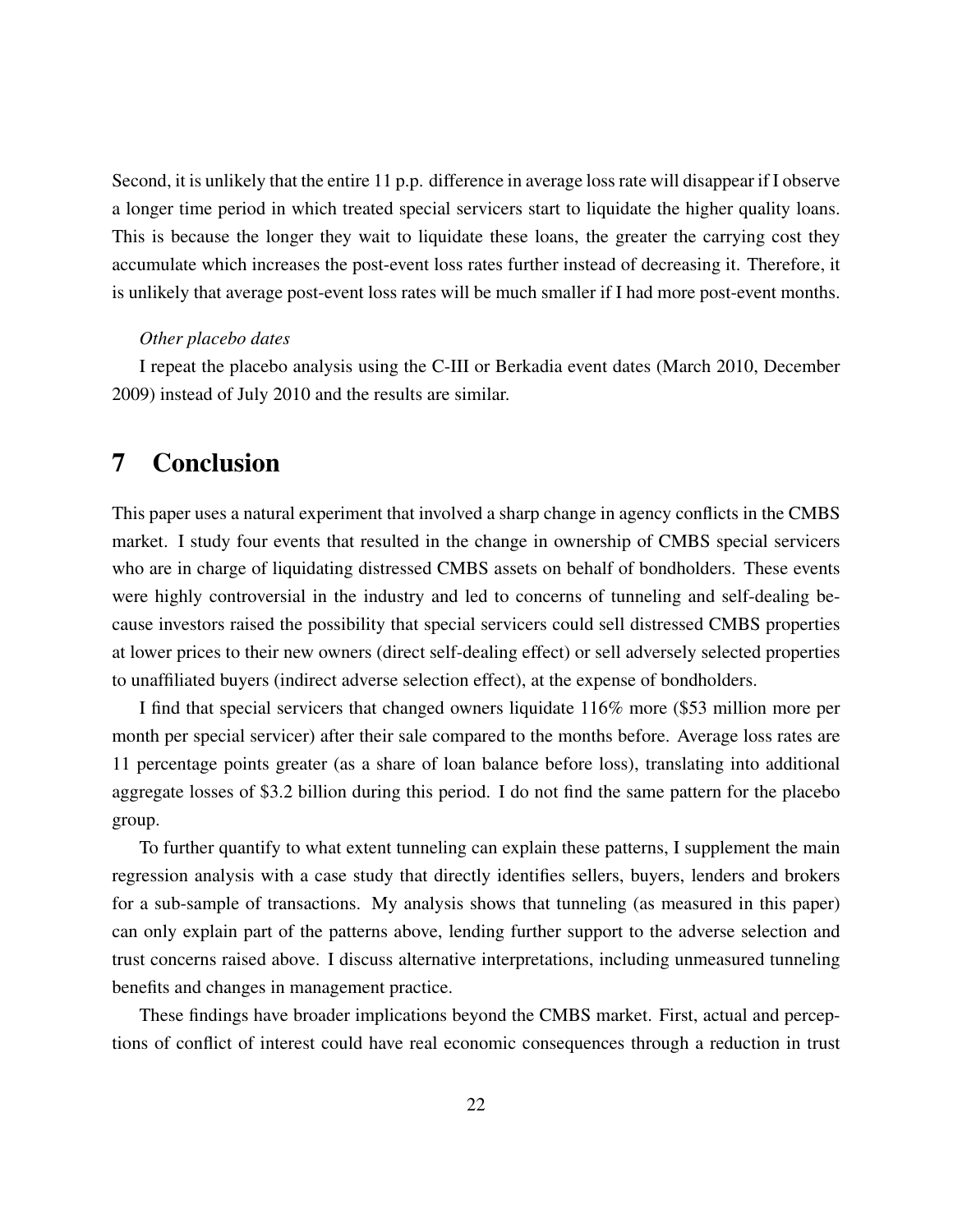[\(Guiso et al.,](#page-25-4) [2008\)](#page-25-4). I provide suggestive evidence that these ownership transfers of special servicers have reduced trust in the CMBS market, accompanied with real effects on CMBS activity. Treated special servicers have lost their market shares while a major special servicer in the placebo group has gained market share.

These findings provide policy lessons beyond CMBS. My results illustrate how risk retention rules intended to address adverse selection before securitization could have unintended consequences on adverse selection *after* securitization. The rule could reduce competition amongst securitizers because the risk retention requirement may be too costly for small securitizers. My results highlight adverse selection and self-dealing concerns amongst intermediaries who manage ABS assets on behalf of bondholders. These concerns will likely be exacerbated as the market becomes more concentrated because the perception and likelihood of self-dealing increases when there are only a few players in the market. Therefore, policies that mandate significant risk retention in the ABS market could have unintended consequences by further limiting competition.

In future work, it would be interesting to study other mechanisms that could explain changes in liquidation patterns. It would also be interesting to analyze how perceptions of conflicts of interest could lead to a lack of trust in securitized markets and whether disclosures of conflicts can mitigate this problem.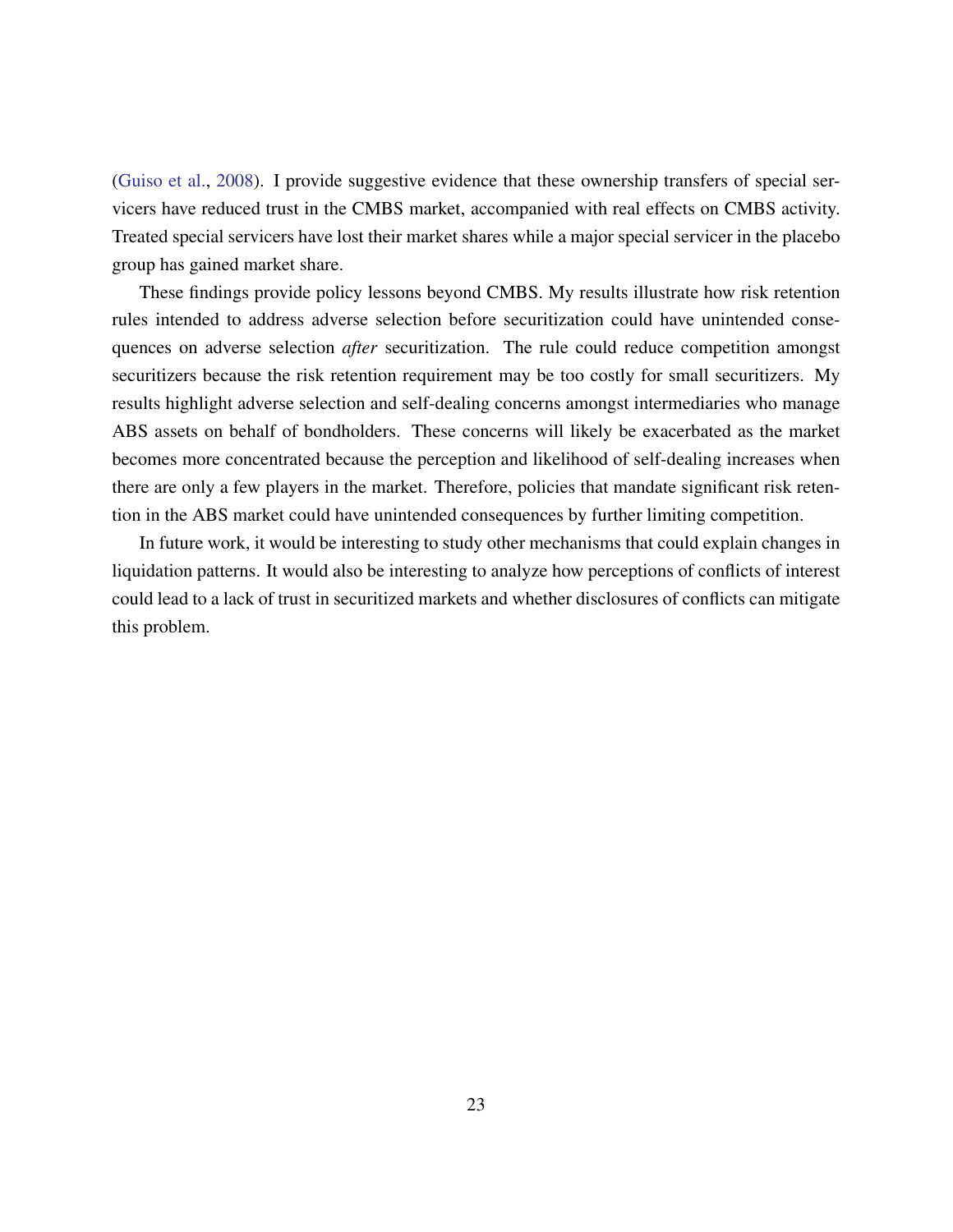## References

- <span id="page-24-6"></span>Agarwal, Sumit, Gene Amromin, Itzhak Ben-David, Souphala Chomsisengphet, and Douglas D. Evanoff, "The Role of Securitization in Mortgage Renegotiation," *Journal of Financial Economics*, 2011, *102*, 559–578.
- <span id="page-24-3"></span>Akerlof, George A., "The Market for "Lemons": Quality Uncertainty and the Market Mechanism," *The Quarterly Journal of Economics*, 1970, *84* (3), 488–500.
- <span id="page-24-8"></span>Ambrose, Brent W., Anthony B. Sanders, and Abdullah Yavas, "Special Servicers and Adverse Selection in Informed Intermediation: Theory and Evidence," *Working Paper*, 2001.
- <span id="page-24-4"></span>An, Xudong, Yongheng Deng, and Stuart A. Gabriel, "Asymmetric Information, Adverse Selection, and the Pricing of CMBS," *Journal of Financial Economics*, 2009, *100*, 304–325.
- <span id="page-24-9"></span>Ashcraft, Adam B., Kunal Gooriah, and Amir Kermani, "Does Skin-in-the-Game Affect Security Performance? Evidence from the Conduit CMBS Market," *Working Paper*, 2014.
- <span id="page-24-2"></span>Atanasov, Vladimir, "How Much Value can Blockholders Tunnel? Evidence from the Bulgarian Mass Privatization Auctions," *Journal of Financial Economics*, 2005, *76*, 191–234.
- <span id="page-24-1"></span>Baek, Jae-Seung, Jun-Koo Kang, and Inmoo Lee, "Business Groups and Tunneling: Evidence from Private Securities Offerings by Korean Chaebols," *The Journal of Financial*, 2006, *61*, 2415–2449.
- <span id="page-24-10"></span>Battalio, Robert, Andrew Fllul, and Robert Jennings, "Reputation Effects in Trading on the New York Stock Exchange," *The Journal of Finance*, 2007, *62* (3), 1243–1271.
- <span id="page-24-5"></span>Benmelech, Efraim, Jennifer Dlugosz, and Victoria Ivashina, "Securitization without Adverse Selection: The Case of CLOs," *Journal of Financial Economics*, 2012, *106*, 91–113.
- <span id="page-24-12"></span>Berger, Stacey M., "The New World Order for Special Servicers: Is the Cure Worse Than the Disease?," *CRE Finance World*, 2012, *14* (2), 15–18.
- <span id="page-24-14"></span>Bertrand, Marianne, Esther Duflo, and Sendhil Mullainathan, "How Much Should We Trust Differences-in-Diferences Estimates?," *Quarterly Journal of Economics*, 2004, *119*, 249–275.
- <span id="page-24-13"></span>Cameron, A Colin, Jonah B Gelbach, and Douglas L Miller, "Bootstrap-Based Improvements for Inference with Clustered Errors," *The Review of Economics and Statistics*, 2008, *90* (3), 414–427.
- <span id="page-24-16"></span>Chamberlain, Mary and Michael S. Merriam, "Operational Risk Assessment C-III Asset Management LLC October 2011," Technical Report, Morningstar 2011.
- <span id="page-24-0"></span>Cheung, Yan-Leung, P. Paghavendra Rau, and Aris Stouraitis, "Tunneling, Propping, and Expropriation: Evidence from Connected Party Transactions in Hong Kong," *Journal of Financial Economics*, 2006, *82*, 343–386.
- <span id="page-24-11"></span>Cohen, Jeffery P., "Island Capital Group LLC Annouces Acquisition," *Business Wire*, 08 March 2010. 2010.
- <span id="page-24-7"></span>Djankov, Simeon, Rafael La Porta, Florencio Lopez de Silanes, and Andrei Shleifer, "The Law and Economics of Self-dealing," *Journal of Financial Economics*, 2008, *88* (3), 430–465.
- <span id="page-24-15"></span>Donald, Stephen G. and Kevin Lang, "Inference With Difference-in-Differences and Other Panel Data," *Review of Economics and Statistics*, 2007, *89* (2), 221–233.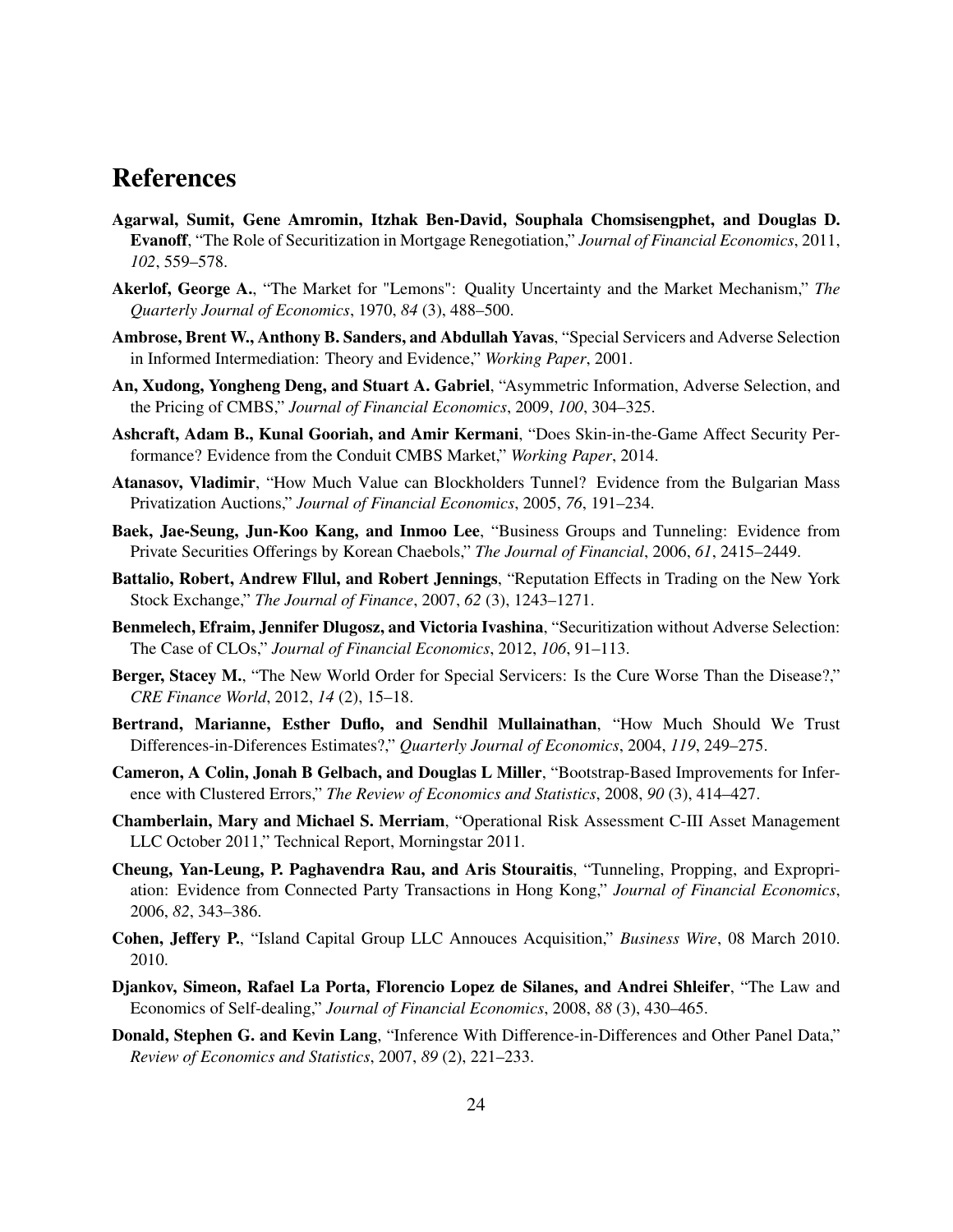- <span id="page-25-9"></span>Downing, Chris, Dwight Jaffee, and Nancy Wallace, "Is the Market for Mortgage-Backed Securities a Market for Lemons?," *The Review of Financial Studies*, 2009, *22* (7), 2457–2494.
- <span id="page-25-6"></span>Drucker, Steven and Manju Puri, "On Loan Sales, Loan Contracting, and Lending Relationships," *The Review of Financial Studies*, 2009, *22* (7).
- <span id="page-25-3"></span>Engelberg, Joseph, Pengjie Gao, and Christopher A. Parsons, "Friends with Money," *Journal of Financial Ecnomics*, 2012, *103*, 169–188.
- <span id="page-25-16"></span>Fox, Adam and Howard Miller, "C-III Asset Management, LLC Servicer Report," Technical Report, Fitch Ratings 2013.
- <span id="page-25-0"></span>FRB, "Financial Accounts of the United States: Flow of Funds, Balance Sheets, and Intergrated Macroeconomic Accounts," *Federal Reserve Statistical Release*, 11 December 2014. 2014.
- <span id="page-25-13"></span>Gan, Yingjin Hila and Christopher Mayer, "Agency Conflicts, Asset Substitution, and Securitization," 2006. NBER Working Paper No.12359.
- <span id="page-25-14"></span>Geithner, Timothy F., "Macroeconomic Effects of Risk Retention Requirements," 2011. Completed pursuant to Section 946 of the Dodd-Frank Wall Street Reform and Consumer Protection Act.
- <span id="page-25-12"></span>Ghent, Andra and Rossen Valkanov, "Comparing Securitized and Balance Sheet Loans: Size Matters," *Working Paper*, 2014.
- <span id="page-25-10"></span>Gorton, Gary and Andrew Metrick, "Securitization," *Handbook of the Economics of Finance*, 2013, *2*, 1–70.
- <span id="page-25-7"></span>Gorton, Gary B. and George G. Pennacchi, "Banks and Loan Sales: Marketing Nonmarketable Assets," *Journal of Monetary Economics*, 1995, *35*, 389–411.
- <span id="page-25-4"></span>Guiso, Luigi, Paola Sapienza, and Luigi Zingales, "Trusting the Stock Market," *The Journal of Finance*, 2008, *63* (6), 2557–2600.
- <span id="page-25-15"></span>Heschmeyer, Mark, "Farkas' Island Capital Leads Centerline Restructuring," *CoStar News*, 10 March 2010. 2010.
- <span id="page-25-17"></span>, "Length of Time to Dispose of CMBS REO Properties Increasing," 2014. Online, accessed at 4-24-2015.
- <span id="page-25-5"></span>Ivashina, Victoria, "Asymmetric Information Effects on Loan Spreads," *Journal of Financial Economics*, 2009, *92* (2), 300–319.
- <span id="page-25-1"></span>Jiang, Guohua, Charles M.C. Lee, and Heng Yue, "Tunneling through Intercorporate Loans: The China Experience," *Journal of Financial Economics*, 2010, *98*, 1–20.
- <span id="page-25-8"></span>Keys, Benjamin J., Tanmoy Mukherjee, Amit Seru, and Vikrant Vig, "Did Securitization Lead to Lax Screening Evidence from Subprime Loans," *The Quarterly Journal of Economics*, 2010, *125* (1), 307– 362.
- <span id="page-25-11"></span> $\overline{\phantom{a}}$ , Tomasz Piskorski, Amit Seru, and Vikrant Vig, "Mortgage Financing in the Housing Boom and Bust," in Edward L. Glaeser and Todd Sinai, eds., *Housing and the Financial Crisis*, University of Chicago Press, 2013, pp. 143–204.
- <span id="page-25-2"></span>Kroszner, Randall S. and Philip E. Strahan, "Bankers on Boards: Monitoring, Conflicts of Interest, and Lender Liability," *The Journal of Financial Economics*, 2001, *62*, 415–452.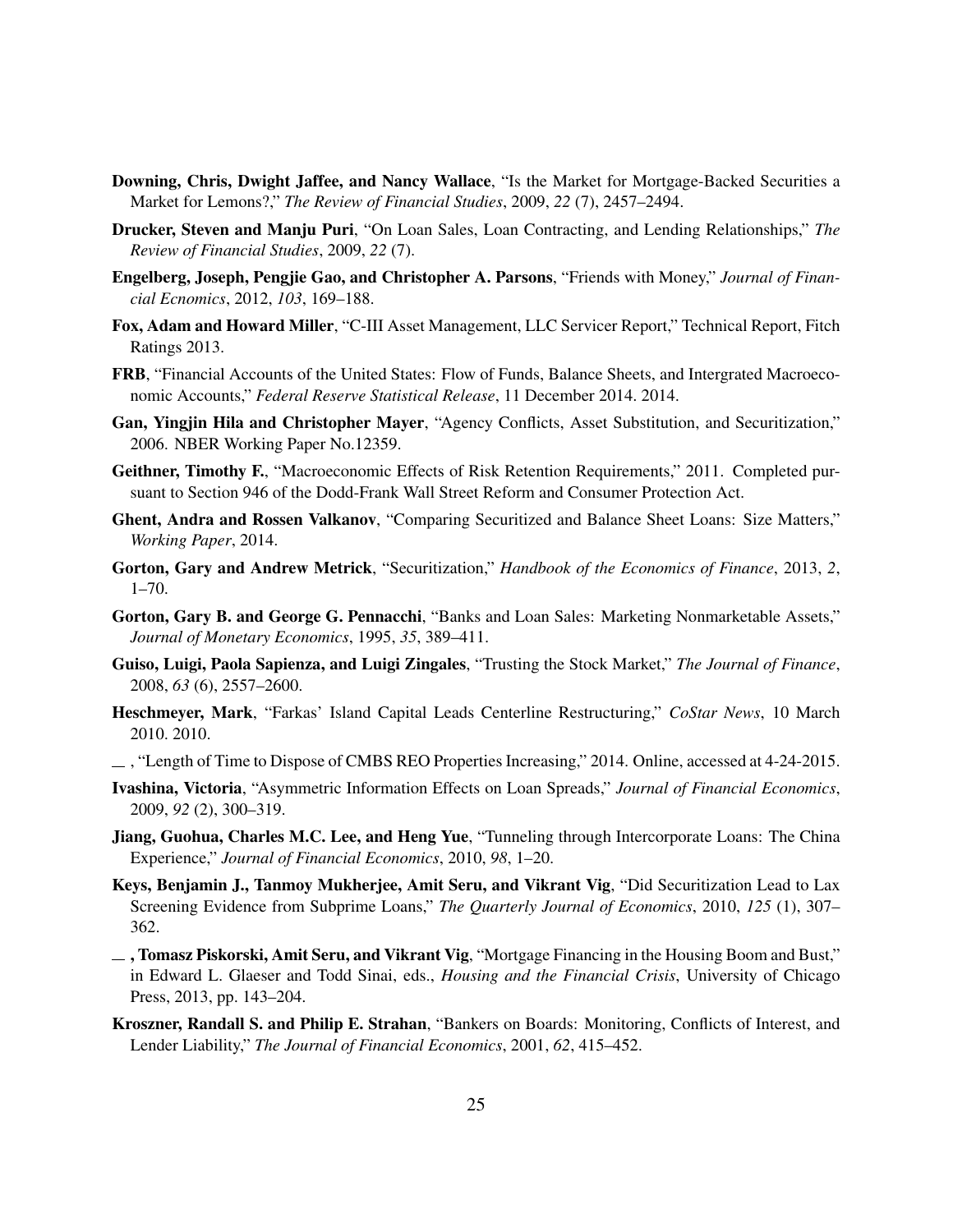- <span id="page-26-6"></span>Lancaster, Brian P., David Brickman, Victor Calanog E.J. Burke, Nelson Hioe, Michael Moran, Thomas F. Nealon III, Steve Kraljic, Jack Taylor, and Doug Tiesi, "Roundtable: Outlook 2012," *CRE Finance World*, 2012, *14* (1), 6–22.
- <span id="page-26-2"></span>Lee, David S. and Thomas Lemieux, "Regression Discontinuity Designs in Economics," *Journal of Economic Literature*, 2010, *48* (2), 281–355.
- <span id="page-26-7"></span>Lee, Pamela, "Nonbank Specialty Servicers: What's the Big Deal?," *Housing Finance Policy Center Commentary*, 2014, *August.*
- <span id="page-26-13"></span>Levitt, Steve and Chad Syverson, "Market Distortions when Agents are Better Informed: The Value of Information in Real Estate Transactions," *Review of Economics and Statistics*, 2008, *90*, 599–611.
- <span id="page-26-5"></span>Maturana, Gonzalo, "When are Modifications of Securitized Loans Beneficial to Investors?," 2014. Working paper.
- <span id="page-26-18"></span>Morningstar, "Operational Risk Assessment C-III Asset Management LLC October 2011," Available: <http://ratingagency.morningstar.com> 2011.
- <span id="page-26-15"></span>, "Monthly CMBS Delinquency Report January 2013," Available: [http://ratingagency.](http://ratingagency.morningstar.com) [morningstar.com](http://ratingagency.morningstar.com) 2013.
- <span id="page-26-3"></span>Myers, Stewart C. and Nicholas S. Majluf, "Corporate Financing and Investment Decisions when Firms have Information that Investors Do not Have," *Journal of Financial Economics*, 1984, *13* (2), 187–221.
- <span id="page-26-16"></span>O'Callahan, John, "We've Hit the Halfway Point for Vintage CMBS," 2013. Online, accessed at 4-24- 2015.
- <span id="page-26-4"></span>Piskorski, Tomasz, Amit Seru, and Vikrant Vig, "Securitization and Distressed Loan Renegotiation: Evidence from the Subprime Mortgage Crisis," *Journal of Financial Economics*, 2010, *97* (3), 369–397.
- <span id="page-26-1"></span>Porta, Rafael La, Florencio Lopez de Silanes, and Guillermo Zamarripa, "Related Lending," *The Quarterly Journal of Economics*, 2003, *118* (1), 231–268.
- <span id="page-26-9"></span>PREA, "Compendium of Statistics," *Pension Real Estate Association*, 10 February 2015. 2015.
- <span id="page-26-12"></span>Ritter, Jay R., "Investment Banking and Securities Issuance," in Milton Harris George M. Constantinides and Rene M. Stulz, eds., *Handbook of Economics of Finance*, 1 ed., Elsevier, 2003, chapter 5.
- <span id="page-26-14"></span>Rutherford, Ronald C., Thomas M. Springer, and Abdullah Yavas, "Conflicts between Principals and Agents: Evidence from Residential Brokerage," *Journal of Financial Economics*, 2005, *76*, 627–665.
- <span id="page-26-11"></span>Shleifer, Andrei and Rober Vishny, "Fire Sales in Finance and Macroeconomics," *Journal of Economic Perspectives*, 2011, *25* (1), 29–48.
- <span id="page-26-10"></span>and Robert W. Vishny, "Liquidation Values and Debt Capacity: A Market Equilibrium Approach," *The Journal of Finance*, 1992, *47* (4), 1343–1366.
- <span id="page-26-0"></span>and , "A Survey of Corporate Governance," *The Journal of Finance*, 1997, *52* (2), 737–783.
- <span id="page-26-8"></span>Stanton, Richard and Nancy Wallace, "CMBS Subordination, Ratings Inflation, and Regulatory Capital Arbitrage," *Working Paper*, 2012.
- <span id="page-26-17"></span>Steward, Timothy, Mark Goldberg, Thomas Merck, Andrew Foster, Monica Perelmuter, Gary Carrington, and Barbara Hoeltz, "Standard & Poor's Comments on Potential Conflicts of Interest Within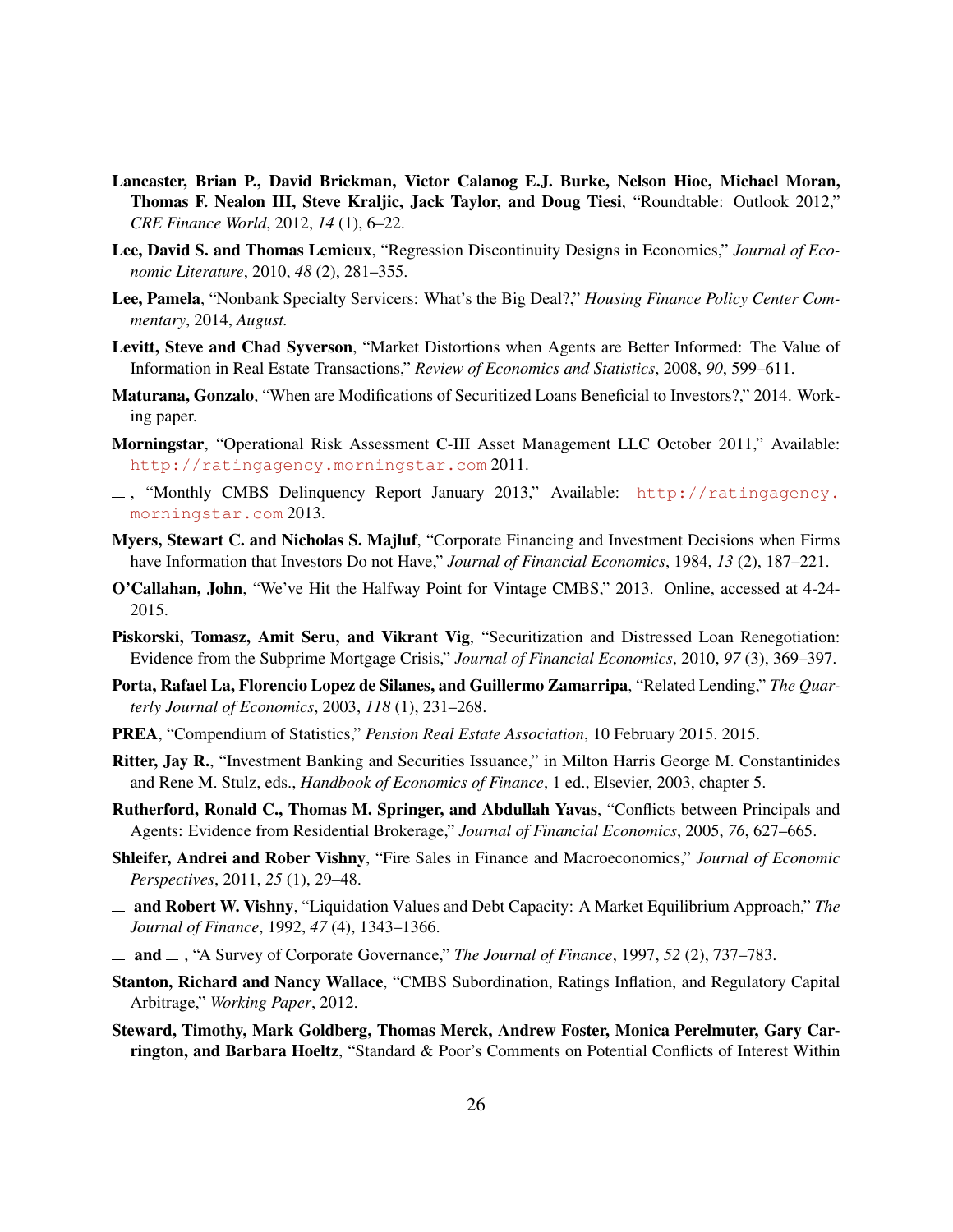Commercial Special Servicing Market," Global Credit Portal, Standard & Poor's Financial Services 2012.

- <span id="page-27-2"></span>Titman, Sheridan and Sergey Tsyplakov, "Originator Performance, CMBS Structures, and the Risk of Commercial Mortgages," *Review of Financial Studies*, 2010, *23* (9), 3558–3594.
- <span id="page-27-4"></span>Webb, Matthew D., "Reworking Wild Bootstrap Based Inference for Clustered Errors," *Queen's Economics Department Working Paper*, 2014, *No. 1315.*
- <span id="page-27-3"></span>Wheeler, Darrell, "CMBS Special Servicer Behavior-As Subordinate Bond Positions Evolve From Investments to Fee Generators or Fair Market Value Options," *CRE Finance World*, 2012, *14* (1), 29–34.
- <span id="page-27-1"></span>Yoon, Al, "Investors Bemoan Lean Results from Workouts," *The Wall Street Journal*, 29 May 2012. 2012.
- <span id="page-27-0"></span>Zingales, Luigi, "Does Finance Benefit Society?," 2015. Prepared for the 2015 AFA Presidential Address. NBER Working Paper No. 20894.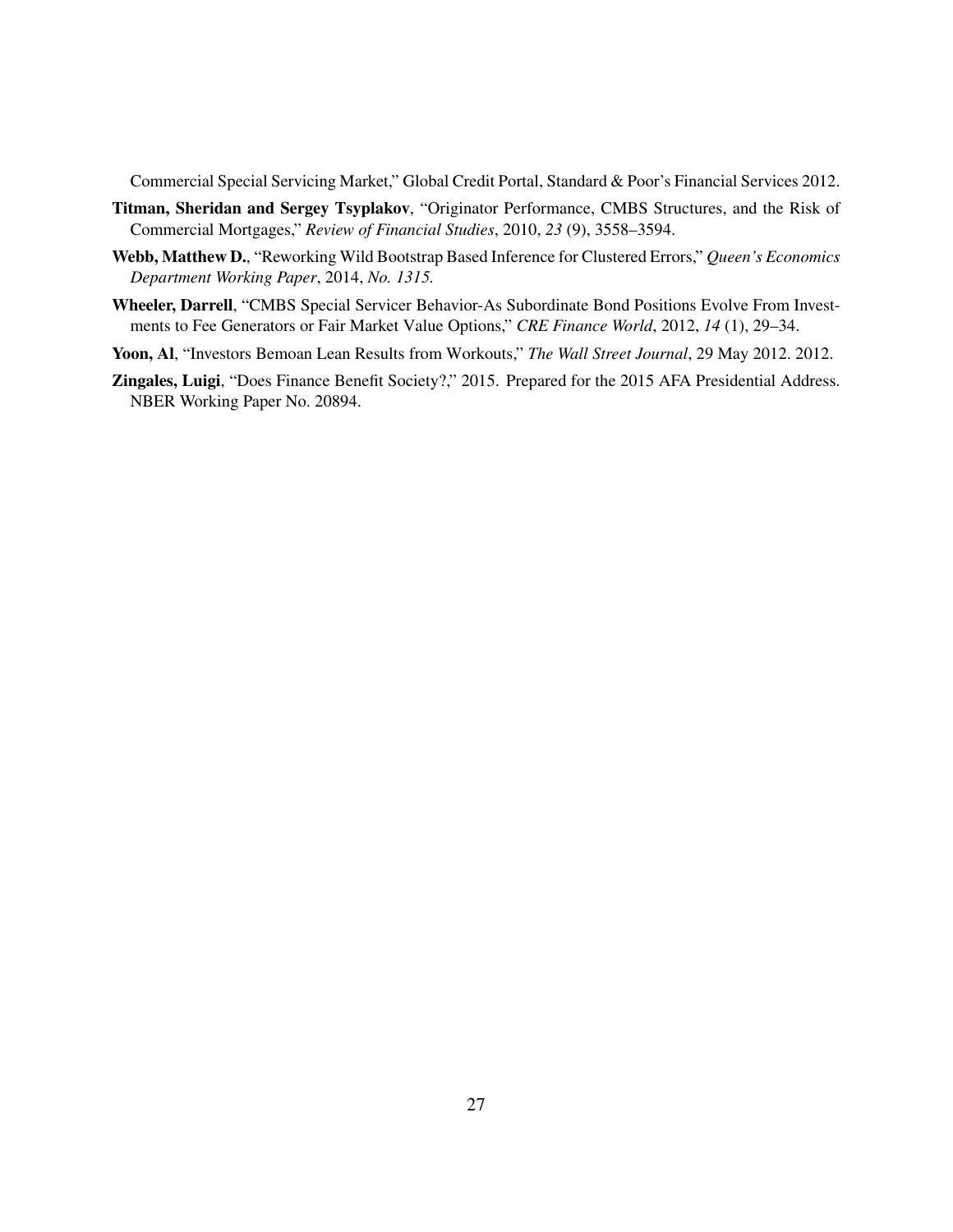# Figures

<span id="page-28-0"></span>

Figure 1: Trends in Liquidation and Commercial Real Estate Prices

Notes: The solid line plots the total value of liquidated assets each year in my data. The dashed line plots the monthly Moody's/RCA Commercial Property Price Index. The four arrows indicate the four event dates when special servicers changed owners.

*Source*: Moody's Price Indices–2013 Real Capital Analytics, Moody's RCA/CPPI. Liquidation Value–author's own calculations.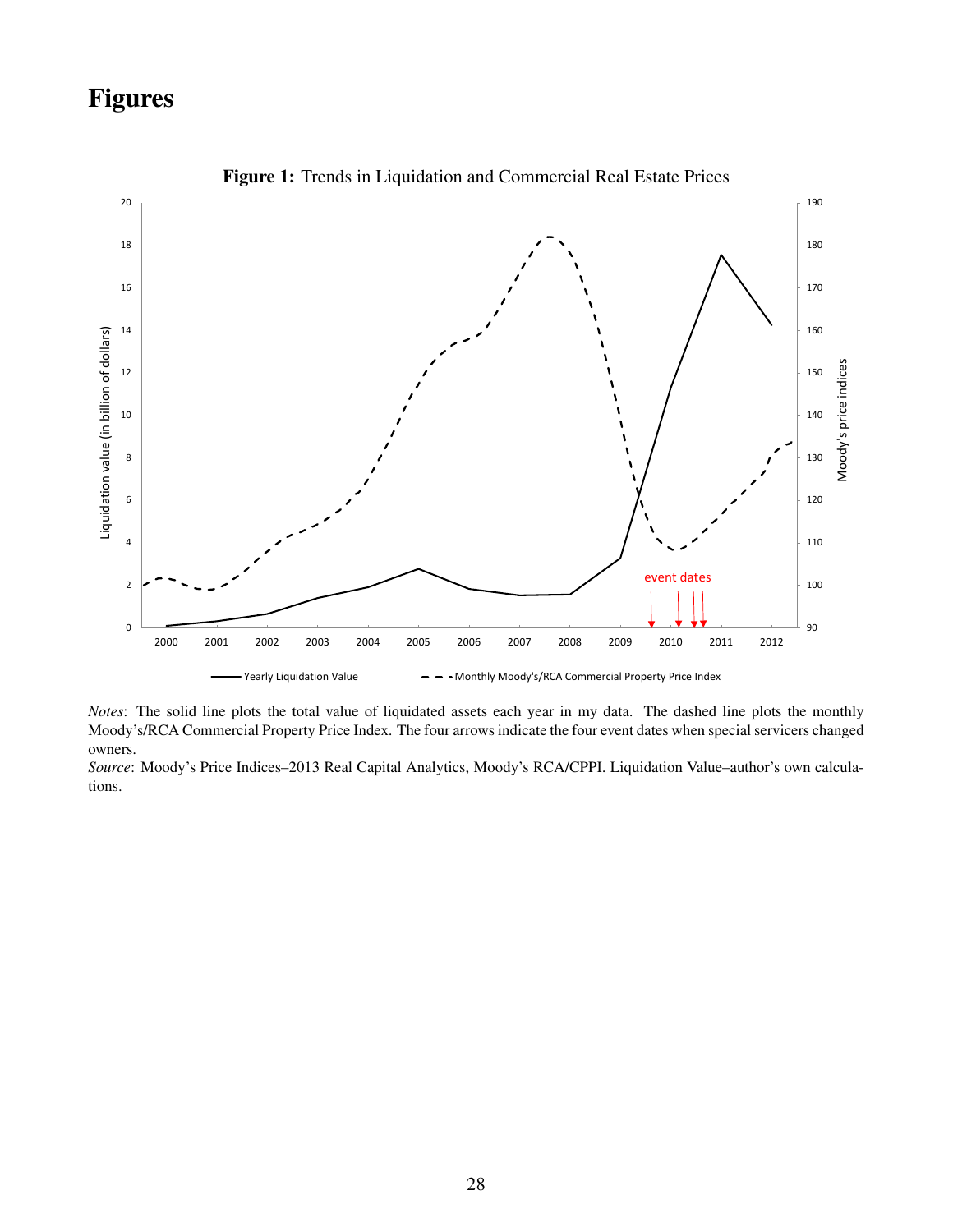<span id="page-29-0"></span>

The data vendor reports current LTV and current DSCR every month t for all loans that are current in month t. I downloaded this data each month from December 2010 Notes: Trends in current loan-to-value (LTV) and current debt service coverage ratio (DSCR) each month, by special servicers in the treatment and control groups, with associated 95 percent confidence intervals. Each of the eight time series trend lines was estimated using a fourth order local polynomial regression at the loan-month level. (month 0) to November 2012 to construct a panel of current loans. The left panel compares trends for treated special servicer (black, solid line) versus non-treated special servicers (blue, dashed line) for current LTV (top) and current DSCR (bottom). The right panel repeats the analysis but compares treated special servicers versus Midland *Notes*: Trends in current loan-to-value (LTV) and current debt service coverage ratio (DSCR) each month, by special servicers in the treatment and control groups, with servicers (blue, dashed line) for current LTV (top) and current DSCR (bottom). The right panel repeats the analysis but compares treated special servicers versus Midland associated 95 percent confidence intervals. Each of the eight time series trend lines was estimated using a fourth order local polynomial regression at the loan-month level. The data vendor reports *current LTV* and *current DSCR* every month *t* for all loans that are current in month *t*. I downloaded this data each month from December 2010 (month 0) to November 2012 to construct a panel of current loans. The left panel compares trends for treated special servicer (black, solid line) versus non-treated special (red, dashed line). (red, dashed line).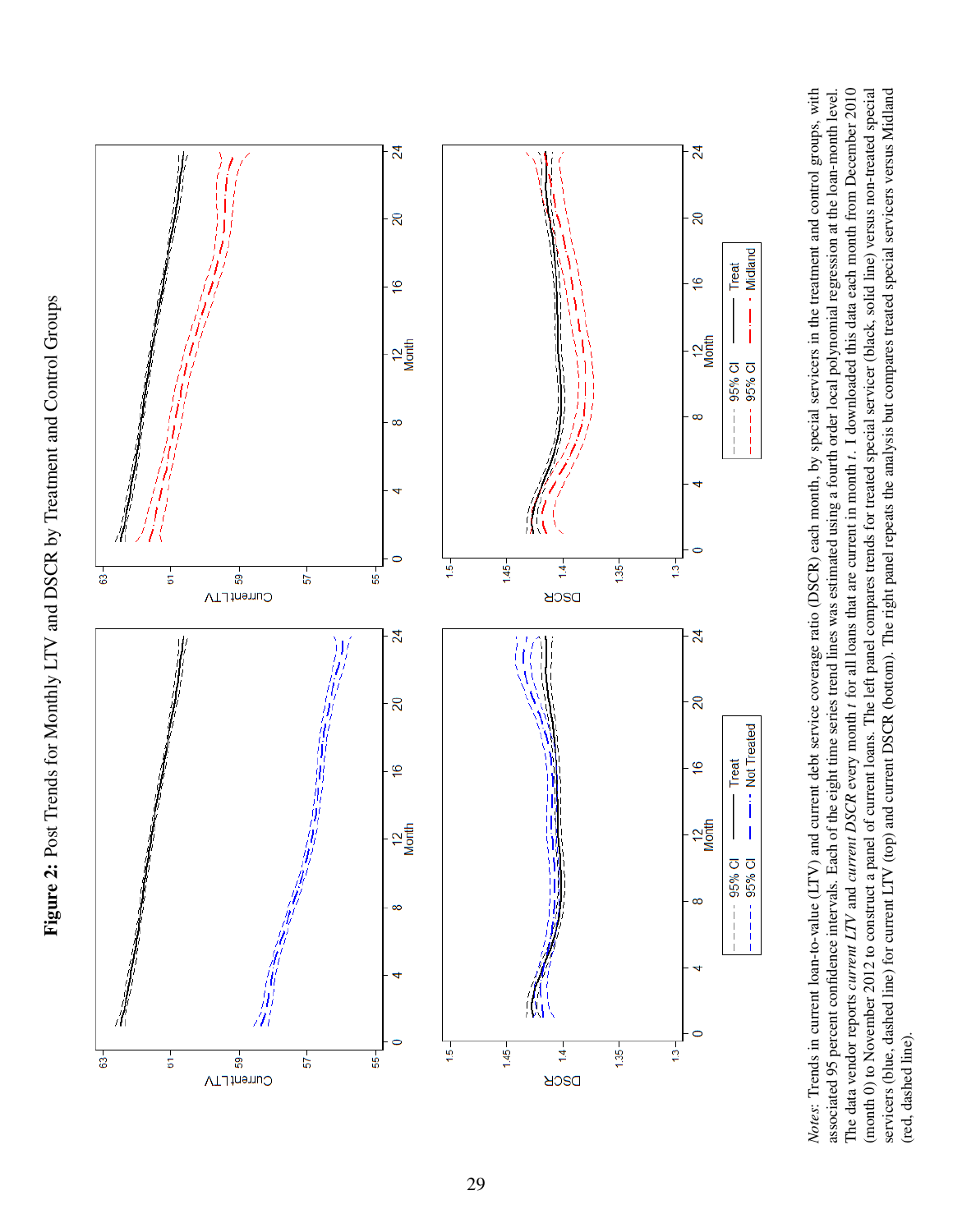<span id="page-30-0"></span>

Figure 3: CMBS Issuance by Year and Market Shares of Special Servicers

2013. The annual issuance volumes between 2008 and 2010 (ranging from \$3 billion to \$12 billion) have been suppressed. The numbers in the bar correspond to the market shares for the top five special servicers: (B)erkadia, C-III, (CW)Capital, (L)NR, (M)idland and for (O)ther special servicers. The top-to-bottom order of the special servicers within each bar remains the same with Berkadia at the top and Other special servicers at the bottom. The bold border highlights the volume for treated special servicers. For 2011-2013, the market shares for treated special servicers are too small to report individual market shares. Only aggregate market shares are reported (for all treated special servicers). *Source*: Commercial Mortgage Alert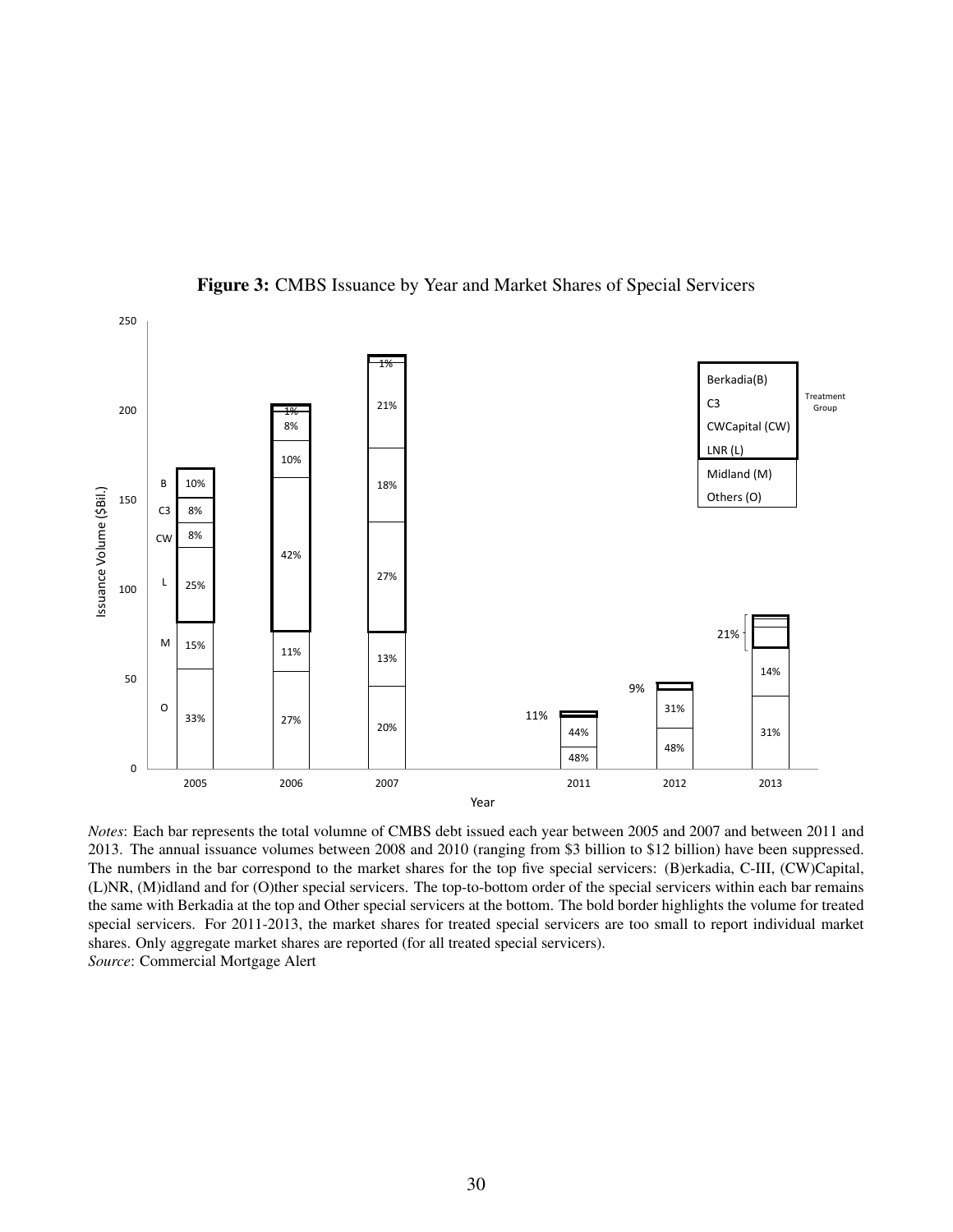# <span id="page-31-0"></span>Tables

|                                          | No. of |       | Std.             |
|------------------------------------------|--------|-------|------------------|
| Variable Name:                           | Loans  | Mean  | <b>Deviation</b> |
|                                          |        |       |                  |
| <b>Issuance DSCR NCF</b>                 | 83373  | 1.49  | 0.54             |
| Cutoff balance LTV                       | 109793 | 66.63 | 13.79            |
| Cutoff balance (in million dollars)      | 117099 | 7.78  | 15.23            |
| 1(Balloon loan)                          | 121627 | 0.75  | 0.43             |
| 1(Fixed rate loan)                       | 121627 | 0.90  | 0.30             |
| 1(Property is hotel)                     | 121627 | 0.04  | 0.20             |
| 1(Industrial property)                   | 121627 | 0.07  | 0.25             |
| 1(Property is apartment)                 | 121627 | 0.29  | 0.46             |
| 1(Property is office)                    | 121627 | 0.13  | 0.34             |
| 1(Retail property)                       | 121627 | 0.24  | 0.43             |
| 1(Loan originated between 2005 and 2007) | 107454 | 0.42  | 0.49             |
| Number of properties per loan            | 121627 | 1.25  | 5.10             |
| 1(Number of properties>5 per loan)       | 121627 | 0.01  | 0.10             |
| Property age                             | 81864  | 27.25 | 22.26            |

Table 1: Summary Statistics

*Notes*: Summary statistics for the full sample of 121,627 loans. Issuance DSCR NCF is the debt service coverage ratio on the issuance date, calculated the ratio of net cash flow (NCF) for the collateral divided by the debt service payment. Cutoff balance LTV is calculated using the loan balance on the cutoff date divided by the appraised value of the collateral.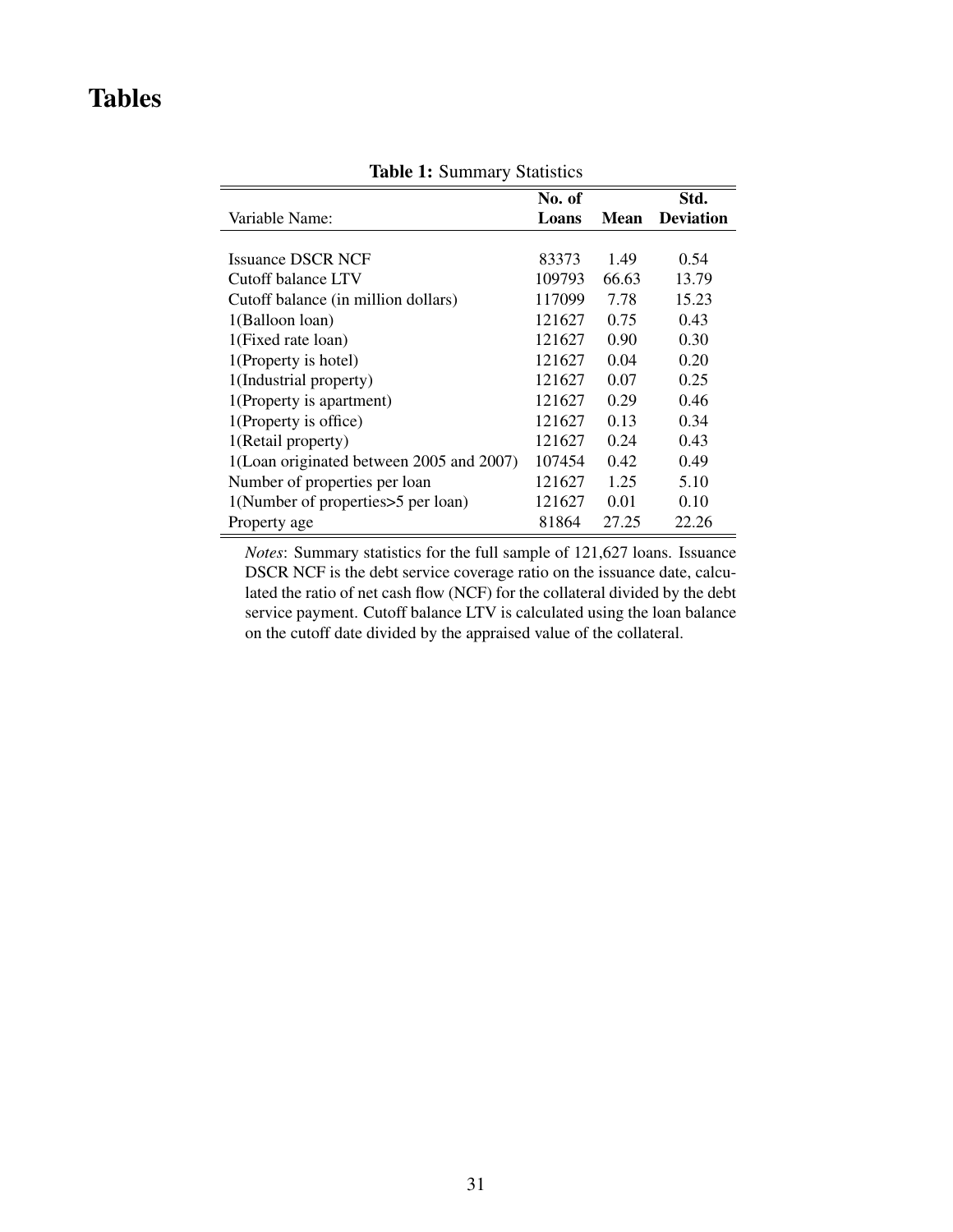<span id="page-32-0"></span>

|                                          | <b>Treat vs. Non-treated</b> |         |       | <b>Treat vs. Midland</b> |         |       |  |
|------------------------------------------|------------------------------|---------|-------|--------------------------|---------|-------|--|
|                                          |                              |         |       |                          |         |       |  |
| Dependent Variable:                      | Coeff.                       | p-value | N     | Coeff.                   | p-value | N     |  |
|                                          | (1)                          | (2)     | (3)   | (4)                      | (5)     | (6)   |  |
|                                          |                              |         |       |                          |         |       |  |
| <b>Issuance DSCR NCF</b>                 | $-0.016$                     | (0.645) | 57998 | $-0.023$                 | (0.490) | 45422 |  |
| Cutoff balance LTV                       | 1.808                        | (0.202) | 66815 | 0.844                    | (0.559) | 46900 |  |
| Cutoff balance (in million dollars)      | $3.158*$                     | (0.067) | 68966 | 1.644                    | (0.162) | 47941 |  |
| 1(Balloon loan)                          | $0.318**$                    | (0.013) | 72581 | $0.147***$               | (0.007) | 47942 |  |
| 1(Fixed rate loan)                       | $0.175***$                   | (0.002) | 72581 | $0.126***$               | (0.000) | 47942 |  |
| 1(Property is hotel)                     | $0.026**$                    | (0.016) | 72581 | $0.016**$                | (0.010) | 47942 |  |
| 1(Industrial property)                   | 0.021                        | (0.140) | 72581 | 0.015                    | (0.335) | 47942 |  |
| 1(Property is apartment)                 | $-0.059$                     | (0.215) | 72581 | $-0.100***$              | (0.000) | 47942 |  |
| 1(Property is office)                    | $0.072**$                    | (0.017) | 72581 | $0.022**$                | (0.048) | 47942 |  |
| 1(Retail property)                       | $0.154**$                    | (0.016) | 72581 | $0.037**$                | (0.013) | 47942 |  |
| 1(Loan originated between 2005 and 2007) | 0.001                        | (0.988) | 72581 | 0.013                    | (0.831) | 47942 |  |
| Number of properties per loan            | 0.050                        | (0.633) | 72581 | $-0.036$                 | (0.445) | 47942 |  |
| 1(Number of properties > 5 per loan)     | 0.003                        | (0.370) | 72581 | $-0.000$                 | (0.821) | 47942 |  |
| Property age                             | $-1.571$                     | (0.213) | 54626 | $-0.582$                 | (0.384) | 42052 |  |

Table 2: Balance Check

\* p<0.1, \*\* p<0.05, \*\*\* p<0.01

*Notes*: This table reports results from loan-level OLS regressions testing whether special servicers in the treatment and control group serviced similar loans. The sample includes all current loans originated before the event dates. The dependent variables are attributes of loans at-origination. Columns 1 to 3 report the comparison between treated and all other special servicers. Column 1 reports the coefficient on the treatment dummy, column 2 reports the p-value and column 3 reports the sample size. Columns 4 to 6 repeat the same analysis but restricts the comparison to treated special servicers versus Midland.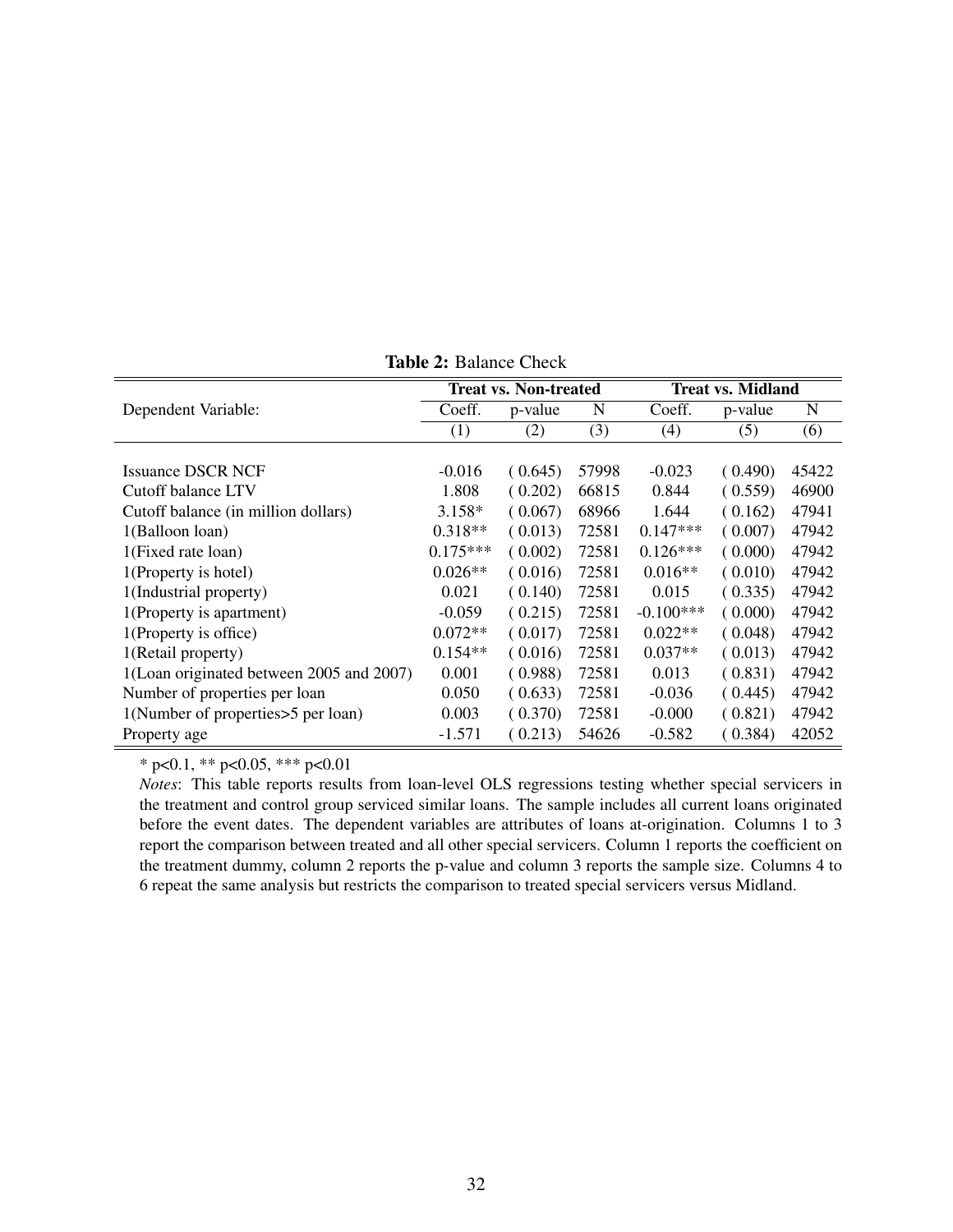<span id="page-33-0"></span>

|                       | <b>Treat</b>           |                        |                        | Non-treated            |                  |                  |  |
|-----------------------|------------------------|------------------------|------------------------|------------------------|------------------|------------------|--|
|                       | (1)                    | (2)                    | (3)                    | (4)                    | (5)              | (6)              |  |
| Post                  | 1.866<br>$(0.227)$ *** | 1.228<br>$(0.242)$ *** | 1.156<br>$(0.215)$ *** | 0.599<br>$(0.199)$ *** | 0.223<br>(0.246) | 0.081<br>(0.206) |  |
|                       | [0.054]                | [0.053]                | [0.054]                | [0.079]                | [0.347]          | [0.727]          |  |
| N                     | 528                    | 258                    | 258                    | 927                    | 562              | 498              |  |
| Num. of clusters      | $\overline{4}$         | $\overline{4}$         | 4                      | 31                     | 28               | 21               |  |
| $R^2$                 | 0.529                  | 0.498                  | 0.612                  | 0.080                  | 0.080            | 0.425            |  |
| Sample period windows | All                    | 36 months              | 36 months              | All                    | 36 months        | 36 months        |  |
| Controls              | No                     | No                     | Yes                    | No                     | N <sub>0</sub>   | Yes              |  |

Table 3: Results on Amount Liquidated

Significance levels: \*  $(p<0.1)$ , \*\*  $(p<0.05)$ , \*\*\*  $(p<0.01)$ .

*Notes*: The dependent variable is log(total current balance of loans liquidated by a special servicer in a month). Coefficients in columns 1 to 3 are from special servicer-month level regressions that compare the amount liquidated before and after the special servicers were sold during the sample period. Column 1 includes all months, column 2 includes only 36 months before and after the special servicers were sold, and column 3 adds special servicer fixed effects. Columns 4 to 6 repeat the same regressions for the control group, but column 6 uses averages of pre-determined special servicer attributes (Table 2) as controls instead of special servicer fixed effects. The unclustered standard errors are reported in the parentheses. The p-values, reported in brackets, are clustered at the special servicer level using the Wild Webb bootstrapped to address the issue of having fewer than ten clusters.

<span id="page-33-1"></span>

|                       | ັ<br><b>Treat</b>                 |                                   |                                   | Non-treated                       |                             |                             |  |
|-----------------------|-----------------------------------|-----------------------------------|-----------------------------------|-----------------------------------|-----------------------------|-----------------------------|--|
|                       | (1)                               | (2)                               | (3)                               | (4)                               | (5)                         | (6)                         |  |
| Post                  | 0.135<br>$(0.040)$ ***<br>[0.043] | 0.113<br>$(0.042)$ ***<br>[0.060] | 0.110<br>$(0.039)$ ***<br>[0.105] | 0.156<br>$(0.053)$ ***<br>[0.064] | 0.030<br>(0.049)<br>[0.533] | 0.014<br>(0.046)<br>[0.766] |  |
| N                     | 528                               | 258                               | 258                               | 926                               | 562                         | 498                         |  |
| Num. of clusters      | $\overline{4}$                    | 4                                 | 4                                 | 31                                | 28                          | 21                          |  |
| $R^2$                 | 0.079                             | 0.108                             | 0.210                             | 0.012                             | 0.062                       | 0.268                       |  |
| Sample period windows | All                               | 36 months                         | 36 months                         | All                               | 36 months                   | 36 months                   |  |
| Controls              | No                                | N <sub>0</sub>                    | Yes                               | No.                               | N <sub>0</sub>              | Yes                         |  |

#### Table 4: Results on Average Loss Rate

Significance levels: \*  $(p<0.1)$ , \*\*  $(p<0.05)$ , \*\*\*  $(p<0.01)$ .

*Notes*: Repeats the same special servicer-month level regressions as Table [3](#page-33-0) but the dependent variable is now the average loss rate for all loans liquidated by a special servicer in a month. The loss rate for a loan is the ratio of total realized losses from liquidation divided by the loan balance before losses.